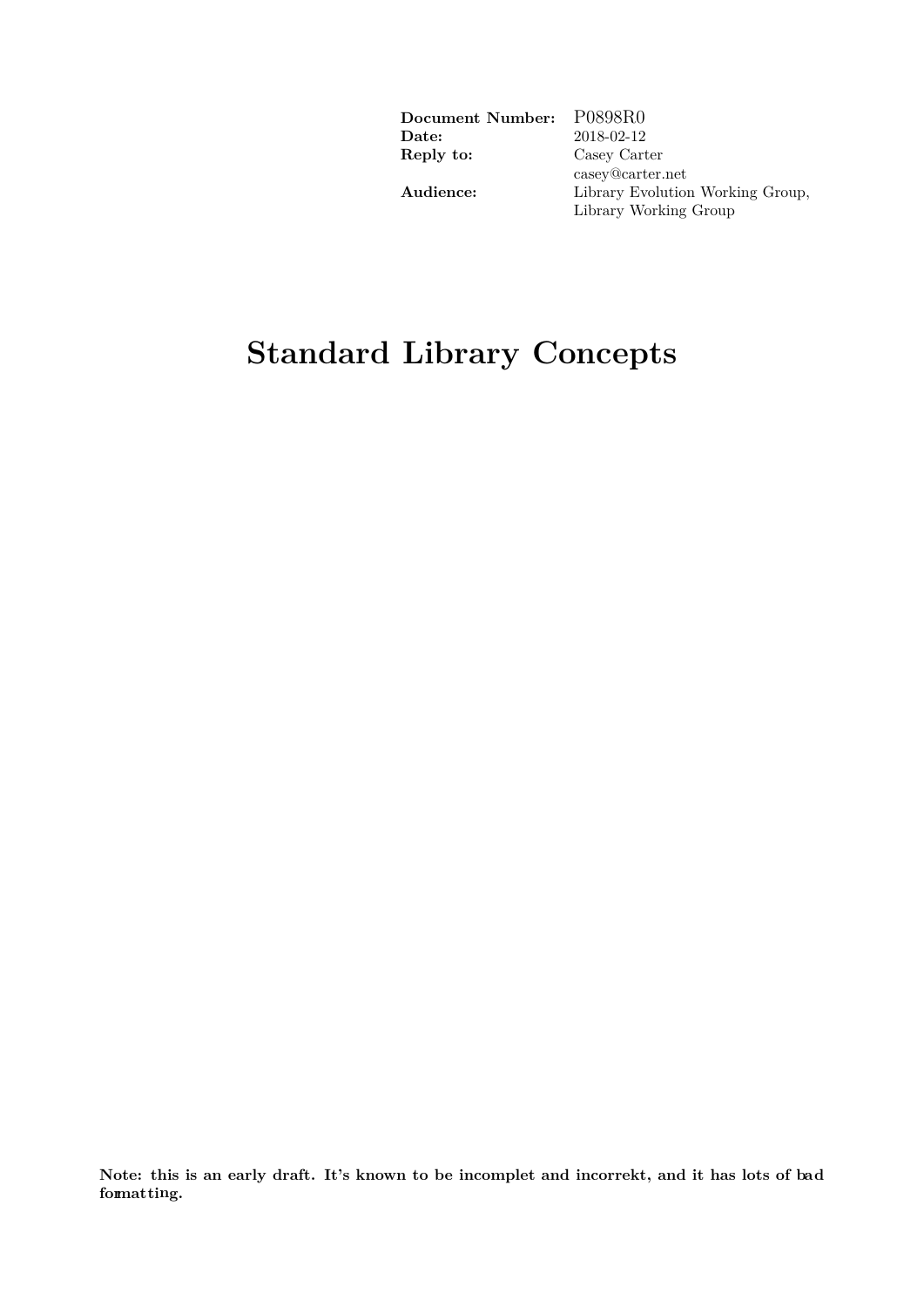# **Contents**

| $\mathbf{1}$ |       | Introduction                                                                                                                                                                                                                  | 1              |
|--------------|-------|-------------------------------------------------------------------------------------------------------------------------------------------------------------------------------------------------------------------------------|----------------|
|              | 1.1   |                                                                                                                                                                                                                               | $\overline{2}$ |
|              | 1.2   |                                                                                                                                                                                                                               | $\overline{2}$ |
|              |       | 20 Library introduction                                                                                                                                                                                                       | $\bf{3}$       |
|              | 20.1  |                                                                                                                                                                                                                               | 3              |
|              | 20.3  |                                                                                                                                                                                                                               | 3              |
|              | 20.4  |                                                                                                                                                                                                                               | 3              |
|              | 20.5  |                                                                                                                                                                                                                               | 5              |
|              |       | 22 Concepts library                                                                                                                                                                                                           | 6              |
|              | 22.1  |                                                                                                                                                                                                                               | 6              |
|              | 22.2  |                                                                                                                                                                                                                               | $\overline{7}$ |
|              | 22.3  | Core language concepts entering in the set of the set of the set of the set of the set of the set of the set of the set of the set of the set of the set of the set of the set of the set of the set of the set of the set of | 9              |
|              | 22.4  |                                                                                                                                                                                                                               | 13             |
|              | 22.5  |                                                                                                                                                                                                                               | 16             |
|              | 22.6  |                                                                                                                                                                                                                               | 17             |
|              |       | 23 General utilities library                                                                                                                                                                                                  | 18             |
|              | 23.2  |                                                                                                                                                                                                                               | 18             |
|              | 23.6  | swap customization point $\ldots \ldots \ldots \ldots \ldots \ldots \ldots \ldots \ldots \ldots \ldots \ldots \ldots$                                                                                                         | 18             |
|              | 23.14 |                                                                                                                                                                                                                               | 19             |
|              | 23.15 |                                                                                                                                                                                                                               | 19             |
|              |       | 29 Numerics library                                                                                                                                                                                                           | 22             |
|              | 29.6  |                                                                                                                                                                                                                               | 22             |
|              | Index |                                                                                                                                                                                                                               | 23             |
|              |       | Index of library names                                                                                                                                                                                                        | 24             |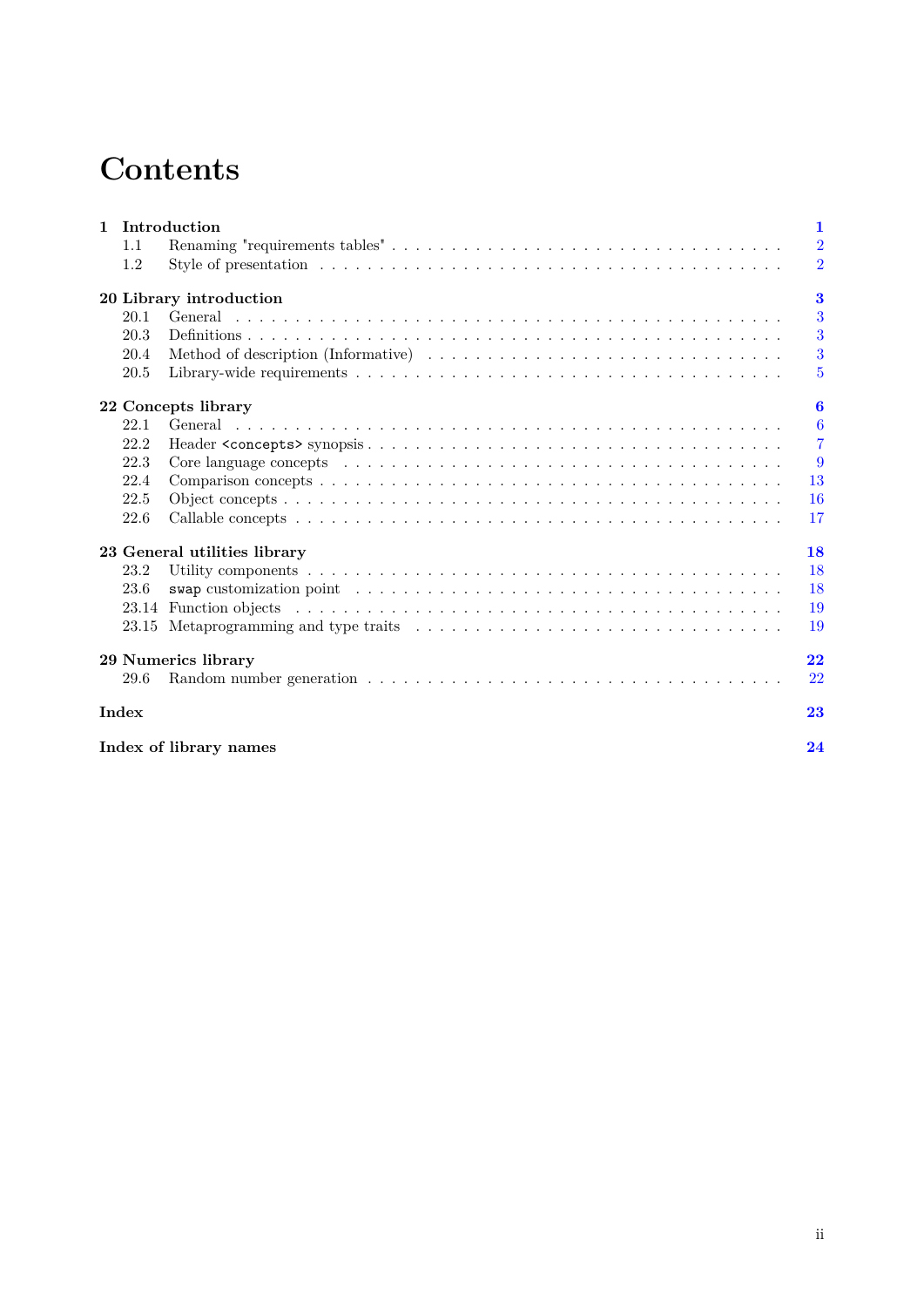# <span id="page-2-0"></span>1 Introduction **[intro]**

Proposal [P0802R0 "Applying Concepts to the Standard Library"](https://wg21.link/p0802r0) and the LEWG discussion thereof captured in [P0872R0 "Discussion Summary: Applying Concepts to the Standard Library"](https://wg21.link/p0872r0) call for a proposal to insert the concepts library from the Ranges  $TS$  into the  $C++20$  WD. This is that proposal.

The motivating discussion from P0802R0 suggests that the Ranges TS can provide a basis of concepts for use in other library work, so we can avoid a string of proposals that all define small variations on common ideas:

How can the C++ Concepts core language feature be best applied to the standard library?

It seems clear that the basis for introducing concepts to the standard library must be the Ranges TS. That paper encapsulates the committee's knowledge and experience with fundamental library concepts and how these library concepts can be applied to improve the existing standard library. The Ranges TS has been implemented and exposed to the C++ community for several years; any other approach would be pure invention and speculation.

The Ranges TS has two separable components: a library of fundamental concepts (TS Clauses 6 and 7), and revisions of existing library components (TS Clauses 8-12, also known as STL2). The characteristics of these two components are quite different, so they should be considered and adopted separately.

This proposal includes the "library of fundamental concepts," the "revisions of existing library components" are in the sister proposal P0896. Again quoting P0802R0:

### **Recommendation: Fundamental Library Concepts**

Ranges TS clause 7 (Concepts library) should adopted by the  $C++20$  WP as soon as a proposal can be prepared and processed by LEWG/LWG. We recommend that Casey Carter and Eric Niebler lead this effort and that they be given sufficient authority to include other fundamental material from the Ranges TS.

**Rationale:** The fundamental concepts are mature and well-known, as they are based on standard library requirements that have been developed and refined from  $C++98$  onward. Because concepts are an entirely new core language feature, these fundamental concepts can be defined in the standard library without breaking any existing  $C++$  code (modulo the usual namespace caveats). Furthermore, failure to standardize these fundamental concepts quickly is likely to result in proliferation of similar but subtly different user-supplied concepts, often with the same names. Confusion seems inevitable under such circumstances.

This document proposes the following parts of the Ranges TS for inclusion in  $C++20$ :

- The Concepts library (Clause 7) to be defined in namespace std inside a new <concepts> header
- Portions of the utilities library which do not break existing code: the std2::swap customization point which supports the Swappable concept, the identity function object, changes to common\_type and the addition of the common\_reference type trait
- The numerics library (which consists of only the UniformRandomBitGenerator concept)

Some of the library concepts introduced share the names of requirement tables defined in [utility.arg.requirements]; the names of those requirement tables are changed to "make way".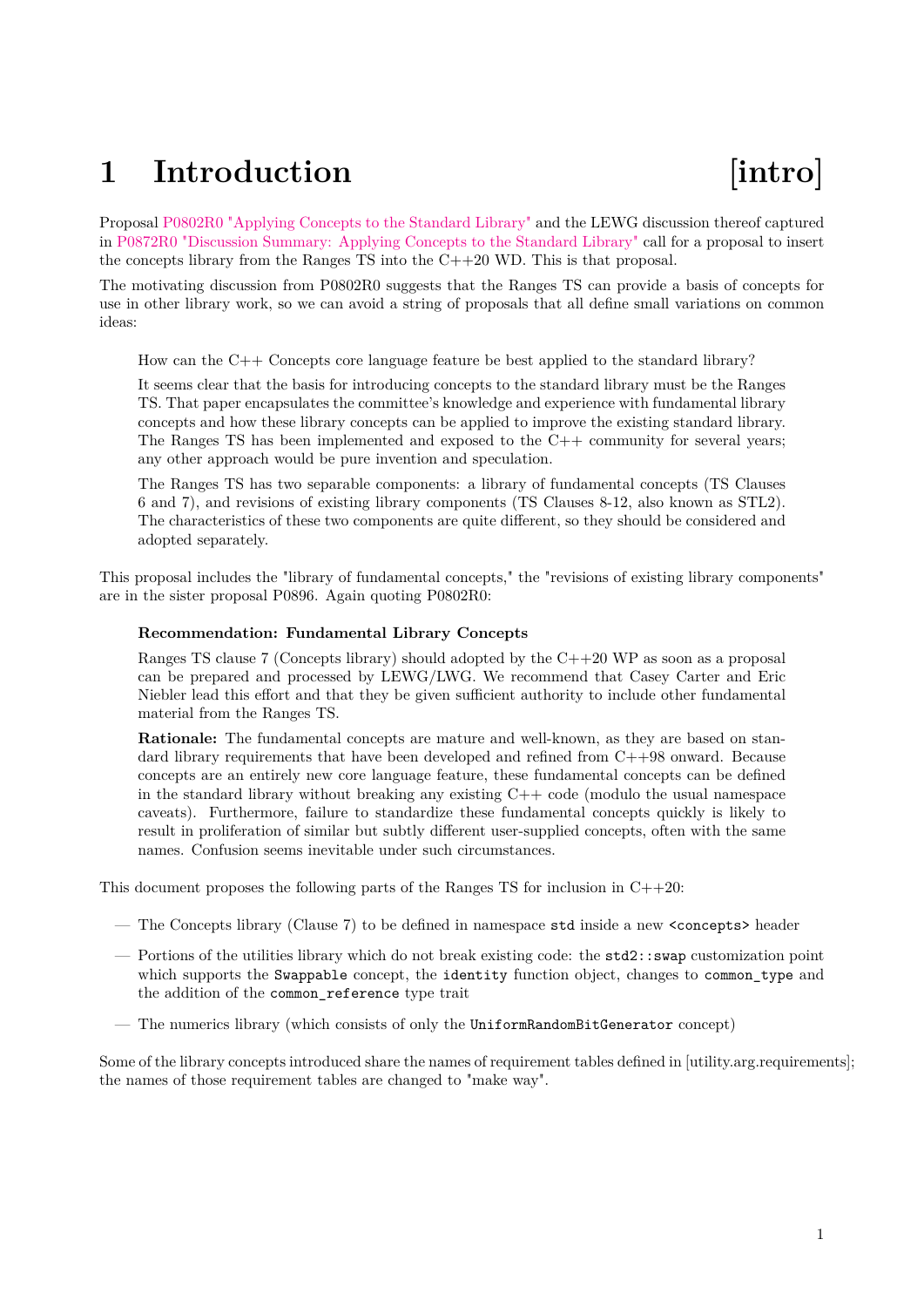# <span id="page-3-0"></span>1.1 Renaming "requirements tables" [intro.stl1]

<sup>1</sup> [Editor's note: Before applying the changes in the remainder of this specification, prepend the prefix "STL1" to uses of the names below in the Standard Library clauses:]

- $(1.1)$  EqualityComparable
- $(1.2)$  DefaultConstructible
- $(1.3)$  MoveConstructible
- (1.4) CopyConstructible
- (1.5) MoveAssignable
- (1.6) CopyAssignable
- $(1.7)$  Destructible

This document reuses these names for concept definitions.

[Editor's note: What about "swappable"/"swappable with"/"swappable requirements"?]

## <span id="page-3-1"></span>**1.2** Style of presentation [intro.style]

<sup>1</sup> The remainder of this document is a technical specification in the form of editorial instructions directing that changes be made to the text of the  $C++$  working draft. The formatting of the text suggests the origin of each portion of the wording.

Existing wording from the C++ working draft - included to provide context - is presented without decoration.

Entire clauses / subclauses / paragraphs incorporated from the ISO/IEC 21425:2017 (the "Ranges TS") are presented in a distinct cyan color.

In-line additions of wording from the Ranges TS to the  $C_{++}$  working draft are presented in cyan with underline.

In-line bits of wording to be struck from the  $C++$  working draft are presented in red with strike-through.

Wording to be added which is original to this document appears in gold with underline.

Wording from the Ranges TS which IS NOT to be added to the C++ working draft is presented in magenta with strikethrough.

Ideally, these formatting conventions make it clear which wording comes from which document in this threeway merge.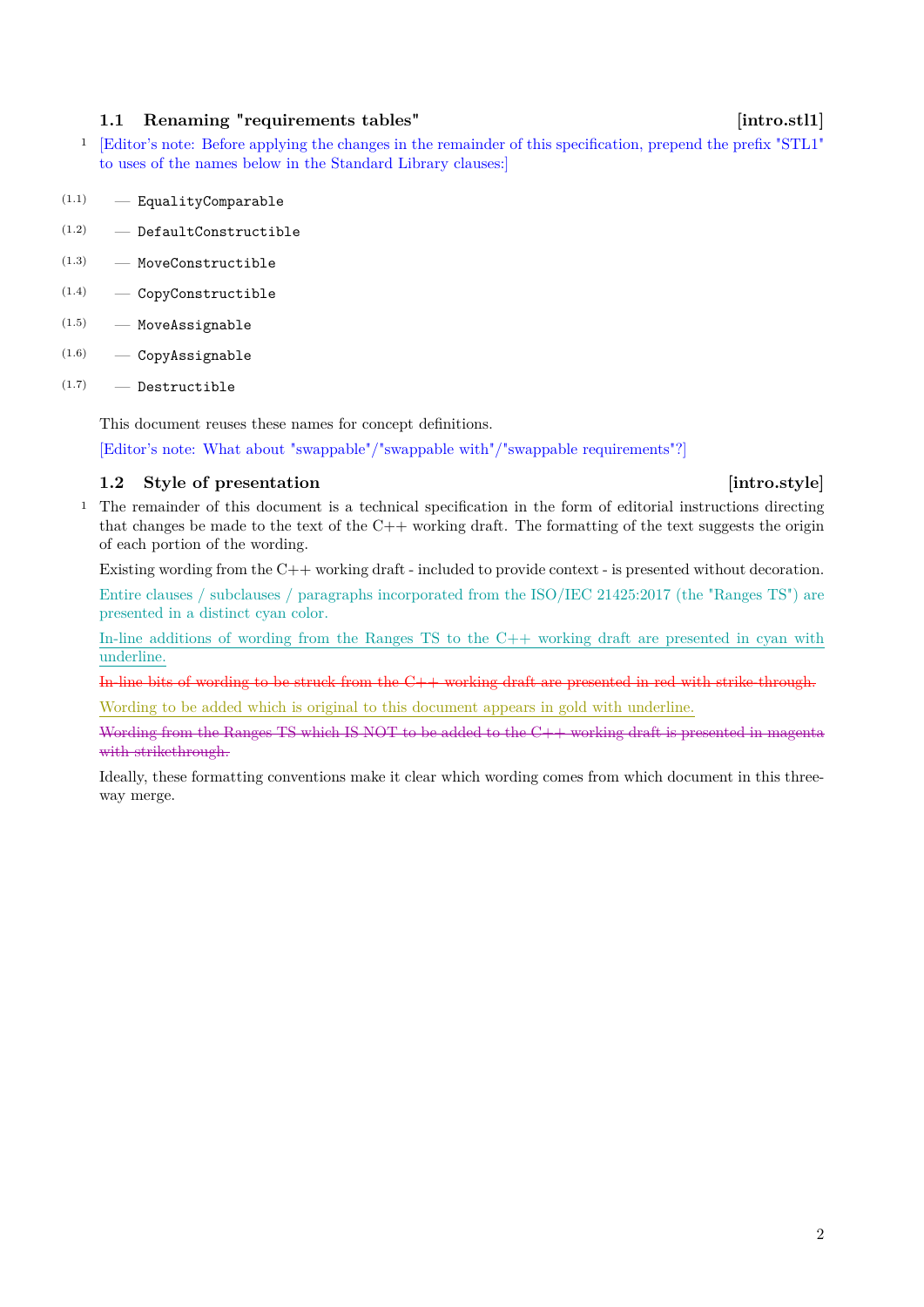# <span id="page-4-6"></span><span id="page-4-0"></span>**20 Library introduction [library]**

## <span id="page-4-1"></span>20.1 General **[library.general]**

[Editor's note: Modify Table [15](#page-4-4) as follows (note that the consequent renumbering of the clauses following the newly-inserted "Concepts library" is NOT depicted here or in the remainder of this document for ease of review):]

| Clause    | Category                    |
|-----------|-----------------------------|
| Clause 21 | Language support library    |
| Clause 22 | Concepts library            |
| Clause 22 | Diagnostics library         |
| Clause 23 | General utilities library   |
| Clause 24 | Strings library             |
| Clause 25 | Localization library        |
| Clause 26 | Containers library          |
| Clause 27 | Iterators library           |
| Clause 28 | Algorithms library          |
| Clause 29 | Numerics library            |
| Clause 30 | Input/output library        |
| Clause 31 | Regular expressions library |
| Clause 32 | Atomic operations library   |
| Clause 33 | Thread support library      |

<span id="page-4-4"></span>Table 15 — Library categories

[Editor's note: Add a new paragraph between paragraphs 4 and 5:]

<sup>5</sup> The concepts library [\(Clause 22\)](#page-7-2) describes library components that C**++** programs may use to perform compile-time validation of template parameters and perform function dispatch based on properties of types.

### <span id="page-4-2"></span>**20.3 Definitions** *definitions*

[Editor's note: Add a new definition for "expression-equivalent":]

### **expression-equivalent**

relationship that exists between two expressions E1 and E2 such that

- E1 and E2 have the same effects,
- $-$  noexcept(E1) == noexcept(E2), and
- E1 is a constant subexpression if and only if E2 is a constant subexpression

### <span id="page-4-3"></span>**20.4 Method of description (Informative) [description]**

### **20.4.1** Structure of each clause **implementary in the structure** [structure]

### [Editor's note: Add a new bullet to the list in paragraph 2:]

- <sup>2</sup> The contents of the summary and the detailed specifications include:
- $(2.1)$  macros
- $(2.2)$  values
- $(2.3)$  types
- (2.4) classes and class templates

<span id="page-4-5"></span>**20.3.11** *defins.expression.equivalent* 

### **20.4.1.2 Summary** *CO-4.1.2 Summary CO-4.1.2 Summary*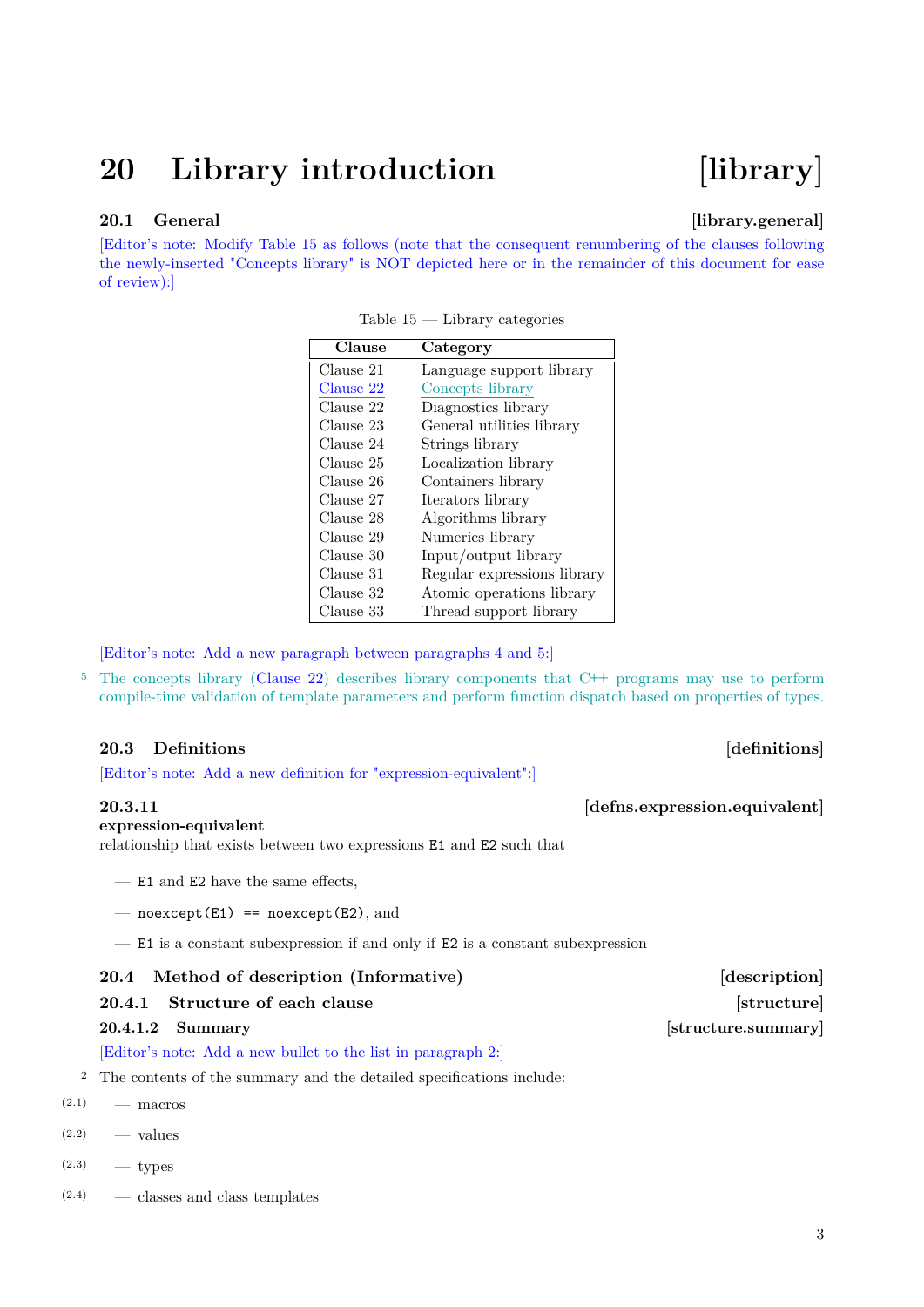- <span id="page-5-2"></span>(2.5) — functions and function templates
- $(2.6)$  objects
- $(2.7)$  concepts

### [Editor's note: Modify paragraph 1 as follows:]

- <sup>1</sup> Requirements describe constraints that shall be met by a C**++** program that extends the standard library. Such extensions are generally one of the following:
- (1.1) Template arguments
- (1.2) Derived classes
- $(1.3)$  Containers, iterators, and algorithms that meet an interface convention or satisfy a concept

# [Editor's note: Modify paragraph 4 as follows:]

<sup>4</sup> Requirements are stated in terms of well-defined expressions that define valid terms of the types that satisfy the requirements. For every set of well-defined expression requirements there is either a named concept or a table that specifies an initial set of the valid expressions and their semantics. Any generic algorithm (28) that uses the well-defined expression requirements is described in terms of the valid expressions for its template type parameters.

[Editor's note: Add new paragraphs after the existing paragraphs:]

- <sup>7</sup> Required operations of any concept defined in this document need not be total functions; that is, some arguments to a required operation may result in the required semantics failing to be satisfied. [ *Example:* The required < operator of the StrictTotallyOrdered concept [\(22.4.4\)](#page-16-0) does not meet the semantic requirements of that concept when operating on NaNs. *— end example* ] This does not affect whether a type satisfies the concept.
- <sup>8</sup> A declaration may explicitly impose requirements through its associated constraints (17.4.2). When the associated constraints refer to a concept (17.6.8), additional semantic requirements are imposed on the use of the declaration.

## **20.4.2 Other conventions [conventions]**

## **20.4.2.1 Type descriptions [type.descriptions]**

[Editor's note: Add a new subclause after [character.seq]:]

# <span id="page-5-1"></span>**20.4.2.1.6 Customization Point Object types [customization.point.object]**

- <sup>1</sup> A *customization point object* is a function object [\(23.14\)](#page-20-0) with a literal class type that interacts with userdefined types while enforcing semantic requirements on that interaction.
- <sup>2</sup> The type of a customization point object shall satisfy Semiregular [\(22.5.3\)](#page-17-1).
- <sup>3</sup> All instances of a specific customization point object type shall be equal [\(22.1.1\)](#page-7-3).
- <sup>4</sup> The type of a customization point object T shall satisfy Invocable <const T&, Args...> [\(22.6.2\)](#page-18-1) when the types of Args... meet the requirements specified in that customization point object's definition. OtherwiseWhen the types of Args... do not meet the customization point object's requirements, T shall not have a function call operator that participates in overload resolution.
- <sup>5</sup> Each customization point object type constrains its return type to satisfy a particular concept.
- <sup>6</sup> The library defines several named customization point objects. In every translation unit where such a name is defined, it shall refer to the same instance of the customization point object.
- <sup>7</sup> [ *Note:* Many of the customization point objects in the library evaluate function call expressions with an unqualified name which results in a call to a user-defined function found by argument dependent name lookup (6.4.2). To preclude such an expression resulting in a call to unconstrained functions with the same name in namespace std, customization point objects specify that lookup for these expressions is performed in a context that includes deleted overloads matching the signatures of overloads defined in namespace std. When the deleted overloads are viable, user-defined overloads must be more specialized (17.5.6.2) or more constrained  $(17.4.4)$  to be used by a customization point object. *— end note*

# <span id="page-5-0"></span>**20.4.1.3 Requirements** *Requirements Requirements Requirements*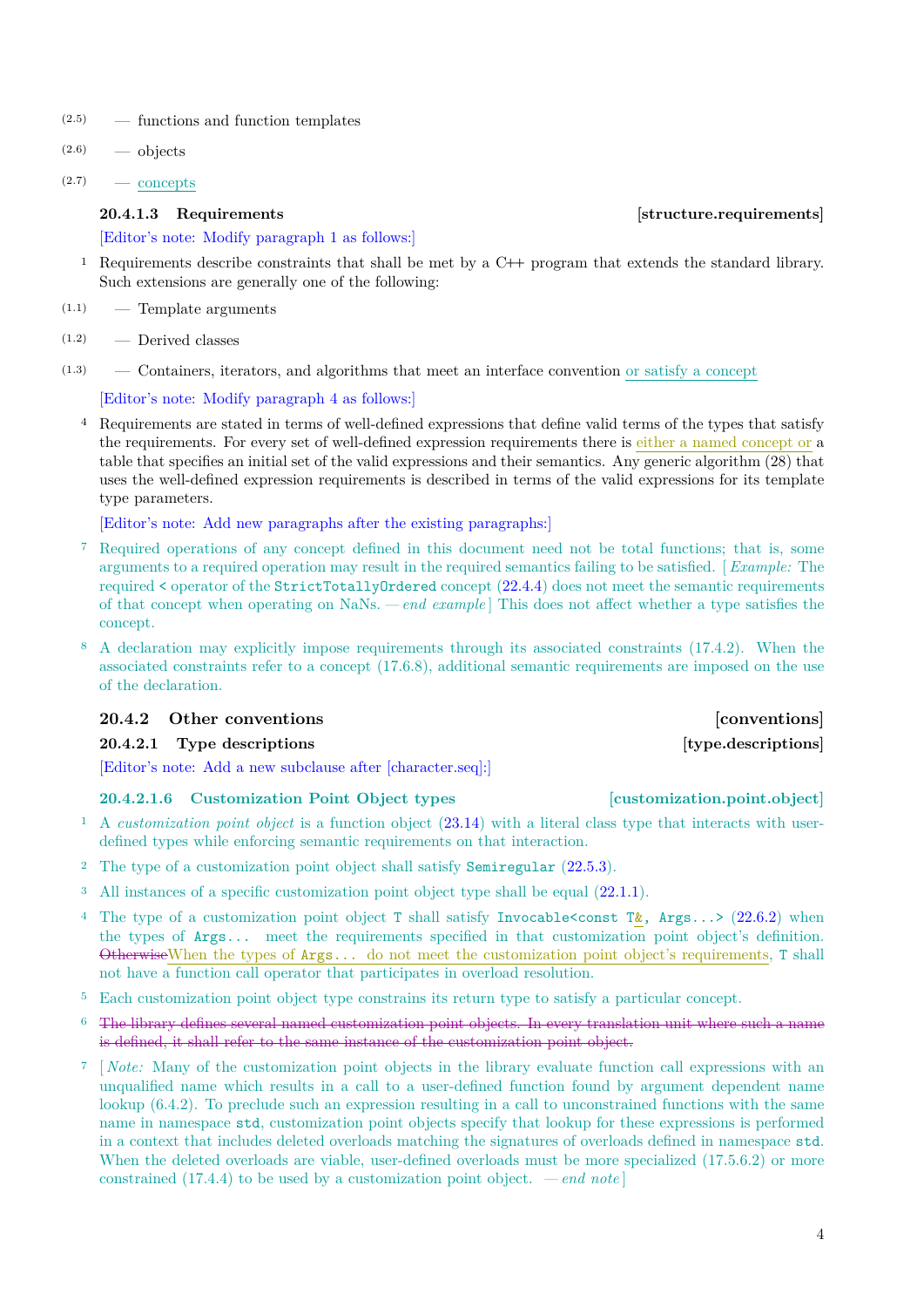## <span id="page-6-4"></span><span id="page-6-0"></span>**20.5 Library-wide requirements [requirements]**

### **20.5.1.1 Library contents [contents]**

[Editor's note: Modify paragraphs 2 and 3 as follows:]

- <sup>2</sup> All library entities except operator new and operator delete are defined within the namespace std or std2 or namespaces nested within namespace std or std2.<sup>[1](#page-6-1)</sup> It is unspecified whether names declared in a specific namespace are declared directly in that namespace or in an inline namespace inside that namespace.<sup>[2](#page-6-2)</sup>
- <sup>3</sup> Whenever a name x defined in the standard library is mentioned, the name x is assumed to be fully qualified as ::std::x, if x is defined in namespace std, or ::std2::x, if x is defined in namespace std2, unless explicitly described otherwise. For example, if the *Effects:* element for library function F is described as calling library function G which is defined in namespace  $std$ , the function :: $std$ ::G is meant.

### **20.5.1.2 Headers [headers]**

[Editor's note: Add header <concepts> to Table [16\]](#page-6-3)

| <algorithm></algorithm>                   | <fstream></fstream>                 | $new$                          | <string view=""></string>       |
|-------------------------------------------|-------------------------------------|--------------------------------|---------------------------------|
| $\langle$ any $\rangle$                   | <functional></functional>           | <numeric></numeric>            | <strstream></strstream>         |
| <array></array>                           | <future></future>                   | <optional></optional>          | <syncstream></syncstream>       |
| $<$ atomic $>$                            | <initializer list=""></initializer> | <ostream></ostream>            | <system_error></system_error>   |
| <bitset></bitset>                         | $\langle$ iomanip $\rangle$         | <queue></queue>                | <thread></thread>               |
| <charcony></charcony>                     | $\zeta$ ios $>$                     | $<$ random $>$                 | <tuple></tuple>                 |
| <chrono></chrono>                         | <iosfwd></iosfwd>                   | $ratio$                        | <type_traits></type_traits>     |
| <codecvt></codecvt>                       | <iostream></iostream>               | <regex></regex>                | <typeindex></typeindex>         |
| <compare></compare>                       | <istream></istream>                 | <scoped allocator=""></scoped> | $typeinfo$                      |
| <complex></complex>                       | <iterator></iterator>               | $<$ set $>$                    | <unordered map=""></unordered>  |
| <concepts></concepts>                     | <limits></limits>                   | <shared mutex=""></shared>     | <unordered_set></unordered_set> |
| <condition_variable></condition_variable> | $\langle$ list $\rangle$            | <sstream></sstream>            | <utility></utility>             |
| <deque></deque>                           | $locale$                            | <stack></stack>                | <valarray></valarray>           |
| <exception></exception>                   | $map$                               | <stdexcept></stdexcept>        | <variant></variant>             |
| <execution></execution>                   | <memory></memory>                   | <streambuf></streambuf>        |                                 |
| <filesystem></filesystem>                 | <memory_resource></memory_resource> | <vector></vector>              |                                 |
| <forward_list></forward_list>             | <mutex></mutex>                     | <string></string>              |                                 |

<span id="page-6-3"></span>Table 16 — C**++** library headers

### **20.5.4 Constraints on programs [constraints]**

### **20.5.4.8 Other functions [res.on.functions]**

[Editor's note: Modify paragraph 2 as follows:]

- <sup>2</sup> In particular, the effects are undefined in the following cases:
- $(2.1)$  for replacement functions  $(21.6.2)$ , if the installed replacement function does not implement the semantics of the applicable *Required behavior:* paragraph.
- $(2.2)$  for handler functions  $(21.6.3.3, 21.8.4.1)$ , if the installed handler function does not implement the semantics of the applicable *Required behavior:* paragraph
- (2.3) for types used as template arguments when instantiating a template component, if the operations on the type do not implement the semantics of the applicable *Requirements* subclause (20.5.3.5, 26.2, 27.2, 28.3, 29.3). Operations on such types can report a failure by throwing an exception unless otherwise specified.
- $(2.4)$  if any replacement function or handler function or destructor operation exits via an exception, unless specifically allowed in the applicable *Required behavior:* paragraph.
- $(2.5)$  if an incomplete type (6.7) is used as a template argument when instantiating a template component or evaluating a concept, unless specifically allowed for that component.

[Editor's note: Add a new subclause after [res.on.required]:]

<span id="page-6-1"></span><sup>1)</sup> The C standard library headers (D.5) also define names within the global namespace, while the C**++** headers for C library facilities (20.5.1.2) may also define names within the global namespace.

<span id="page-6-2"></span><sup>2)</sup> This gives implementers freedom to use inline namespaces to support multiple configurations of the library.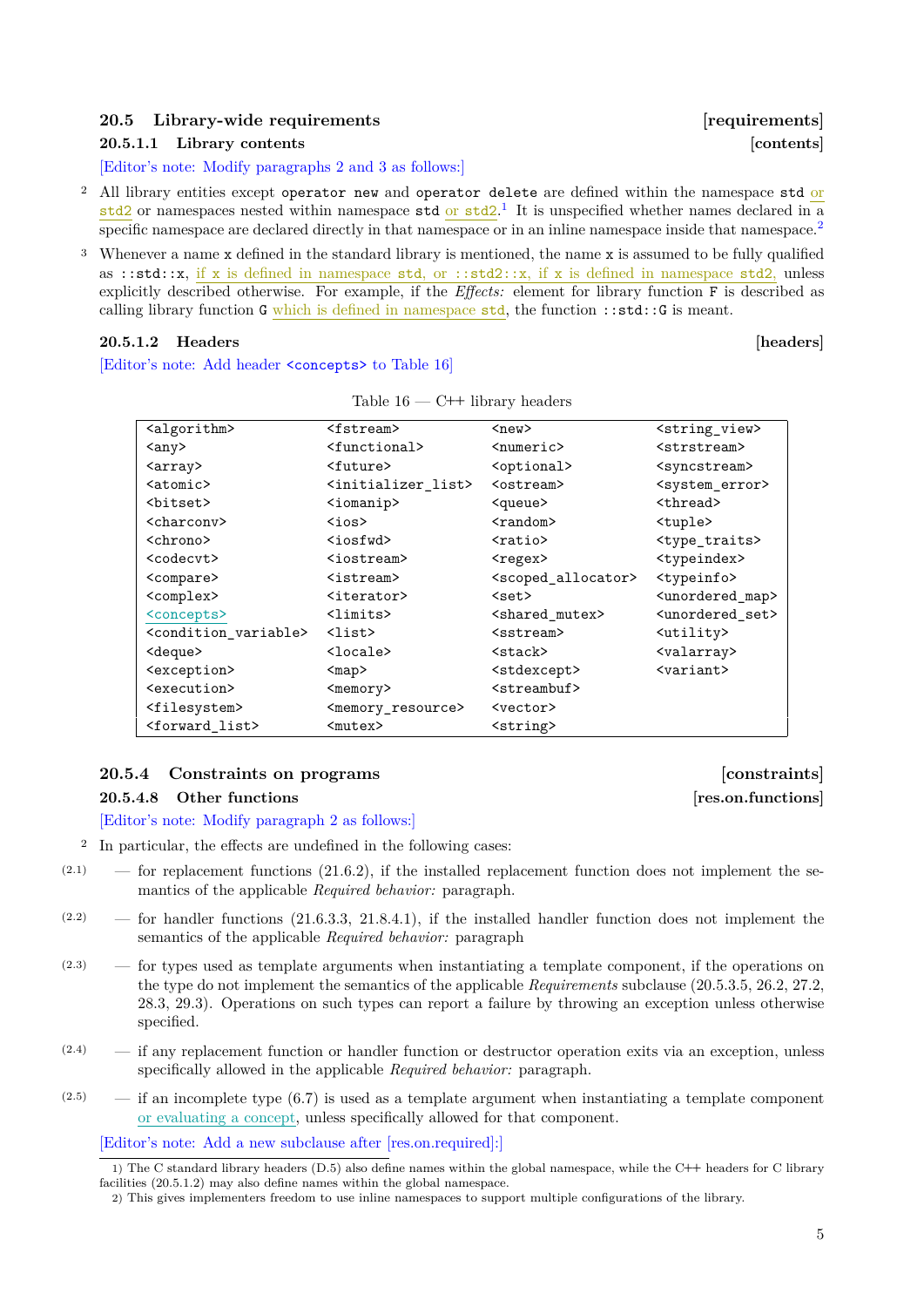### **20.5.4.12 Semantic requirements [res.on.requirements]**

<sup>1</sup> If the semantic requirements of a declaration's constraints [\(20.4.1.3\)](#page-5-0) are not satisfied at the point of use, the program is ill-formed, no diagnostic required.

# <span id="page-7-0"></span>**22 Concepts library [concepts.lib]**

<span id="page-7-2"></span>[Editor's note: Add new Clause "Concepts library"]

## <span id="page-7-1"></span>**22.1 General [concepts.lib.general]**

- <sup>1</sup> This Clause describes library components that C**++** programs may use to perform compile-time validation of template parameters and perform function dispatch based on properties of types. The purpose of these concepts is to establish a foundation for equational reasoning in programs.
- <sup>2</sup> The following subclauses describe core language concepts, comparison concepts, object concepts, and callable concepts as summarized in Table [33.](#page-7-4)

<span id="page-7-4"></span>

| Subclause                   | Header(s)             |
|-----------------------------|-----------------------|
| 22.3 Core language concepts | <concepts></concepts> |
| 22.4 Comparison concepts    |                       |
| 22.5 Object concepts        |                       |
| 22.6 Callable concepts      |                       |

Table 33 — Fundamental concepts library summary

### <span id="page-7-3"></span>**22.1.1 Equality Preservation [concepts.lib.general.equality]**

[Editor's note: Consider relocating this subclause into [description], somewhere near [structure.requirements].]

- <sup>1</sup> An expression is *equality preserving* if, given equal inputs, the expression results in equal outputs. The inputs to an expression are the set of the expression's operands. The output of an expression is the expression's result and all operands modified by the expression.
- <sup>2</sup> Not all input values must be valid for a given expression; e.g., for integers a and b, the expression a / b is not well-defined when b is 0. This does not preclude the expression a / b being equality preserving. The *domain* of an expression is the set of input values for which the expression is required to be well-defined.
- <sup>3</sup> Expressions required by this specification to be equality preserving are further required to be stable: two evaluations of such an expression with the same input objects must have equal outputs absent any explicit intervening modification of those input objects. [ *Note:* This requirement allows generic code to reason about the current values of objects based on knowledge of the prior values as observed via equality preserving expressions. It effectively forbids spontaneous changes to an object, changes to an object from another thread of execution, changes to an object as side effects of non-modifying expressions, and changes to an object as side effects of modifying a distinct object if those changes could be observable to a library function via an equality preserving expression that is required to be valid for that object. *— end note* ]
- <sup>4</sup> Expressions declared in a *requires-expression* in this document are required to be equality preserving, except for those annotated with the comment "not required to be equality preserving." An expression so annotated may be equality preserving, but is not required to be so.
- <sup>5</sup> An expression that may alter the value of one or more of its inputs in a manner observable to equality preserving expressions is said to modify those inputs. This document uses a notational convention to specify which expressions declared in a *requires-expression* modify which inputs: except where otherwise specified, an expression operand that is a non-constant lvalue or rvalue may be modified. Operands that are constant lvalues or rvalues must not be modified.
- <sup>6</sup> Where a *requires-expression* declares an expression that is non-modifying for some constant lvalue operand, additional variations of that expression that accept a non-constant lvalue or (possibly constant) rvalue for the given operand are also required except where such an expression variation is explicitly required with differing semantics. These *implicit expression variations* must meet the semantic requirements of the declared expression. The extent to which an implementation validates the syntax of the variations is unspecified.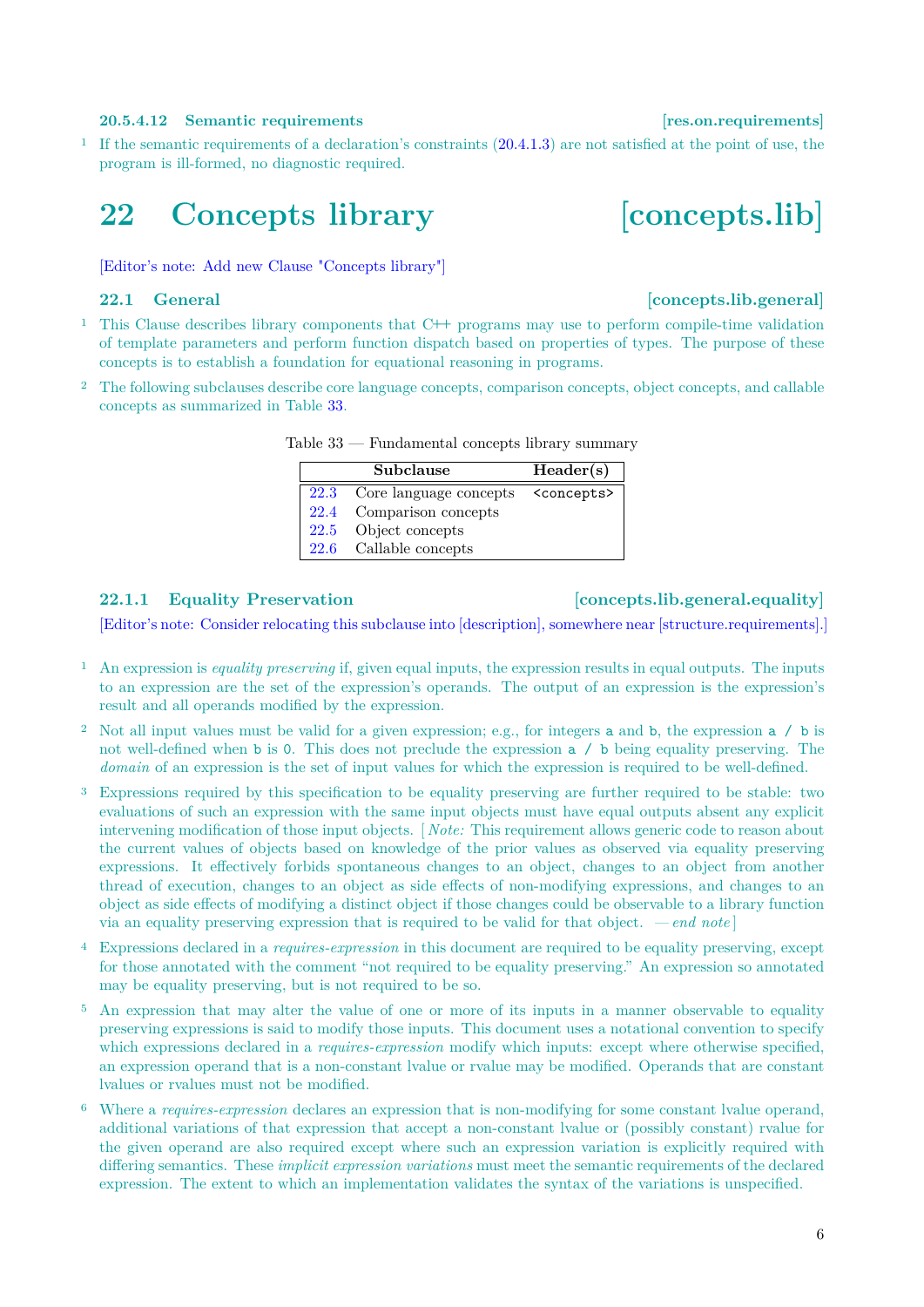<span id="page-8-1"></span>[*Example:*

```
template <class T>
concept C =requires(T a, T b, const T c, const T d) {
    c == d; // \#1a = std:move(b); // #2<br>a = c; // #3
   a = c;
 \lambda:
```
Expression  $\#1$  does not modify either of its operands,  $\#2$  modifies both of its operands, and  $\#3$  modifies only its first operand a.

Expression  $\#1$  implicitly requires additional expression variations that meet the requirements for  $c = d$ (including non-modification), as if the expressions

```
a == d; a == b; a == move(b); a == d;<br>
c == a; c == move(a); c == move(d);c == a; c == move(a); c == move(d);<br>move(a) == d; move(a) == b; move(a) == mo
                                   move(a) == move(b); move(a) == move(d);move(c) == b; move(c) == move(b); move(c) == d; move(c) == move(d);
```
had been declared as well.

Expression  $#3$  implicitly requires additional expression variations that meet the requirements for  $a = c$ (including non-modification of the second operand), as if the expressions  $a = b$  and  $a = move(c)$  had been declared. Expression #3 does not implicitly require an expression variation with a non-constant rvalue second operand, since expression #2 already specifies exactly such an expression explicitly. *— end example* ]

[*Example:* The following type T meets the explicitly stated syntactic requirements of concept C above but does not meet the additional implicit requirements:

```
struct T {
 bool operator==(const T&) const { return true; }
 bool operator==(T&) = delete:
};
```
T fails to meet the implicit requirements of C, so C<T> is not satisfied. Since implementations are not required to validate the syntax of implicit requirements, it is unspecified whether or not an implementation diagnoses as ill-formed a program which requires C<T>. *— end example* ]

### <span id="page-8-0"></span>**22.2 Header <concepts> synopsis [concepts.lib.synopsis]**

```
namespace std {
  // 22.3, core language concepts:
  // 22.3.2, Same:
  template <class T, class U>
  concept Same = see below ;
  // 22.3.3, DerivedFrom:
  template <class Derived, class Base>
  concept DerivedFrom = see below ;
  // 22.3.4, ConvertibleTo:
  template <class From, class To>
  concept ConvertibleTo = see below ;
  // 22.3.5, CommonReference:
  template <class T, class U>
  concept CommonReference = see below ;
  // 22.3.6, Common:
  template <class T, class U>
  concept Common = see below ;
```
*// [22.3.7,](#page-12-0) Integral:* template <class T> concept Integral = *see below* ;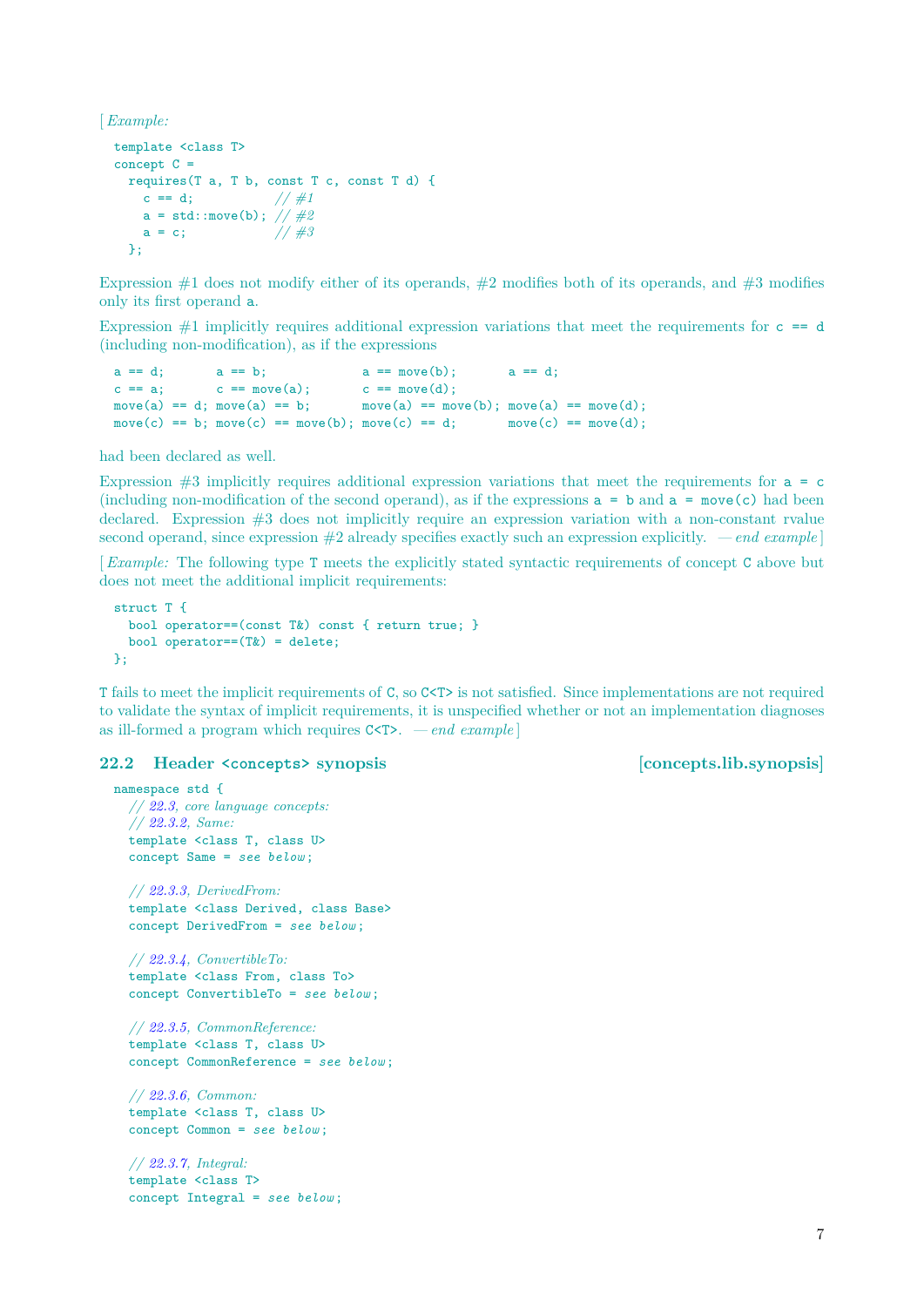*// [22.3.8,](#page-12-1) SignedIntegral:* template <class T> concept SignedIntegral = *see below* ;

*// [22.3.9,](#page-12-2) UnsignedIntegral:* template <class T> concept UnsignedIntegral = *see below* ;

*// [22.3.10,](#page-12-3) Assignable:* template <class LHS, class RHS> concept Assignable = *see below* ;

*// [22.3.11,](#page-13-0) Swappable:* template <class T> concept Swappable = *see below* ;

template <class T, class U> concept SwappableWith = *see below* ;

*// [22.3.12,](#page-14-1) Destructible:* template <class T> concept Destructible = *see below* ;

*// [22.3.13,](#page-14-2) Constructible:* template <class T, class... Args> concept Constructible = *see below* ;

*// [22.3.14,](#page-14-3) DefaultConstructible:* template <class T> concept DefaultConstructible = *see below* ;

*// [22.3.15,](#page-14-4) MoveConstructible:* template <class T> concept MoveConstructible = *see below* ;

*// [22.3.16,](#page-14-5) CopyConstructible:* template <class T> concept CopyConstructible = *see below* ;

*// [22.4,](#page-14-0) comparison concepts: // [22.4.2,](#page-15-0) Boolean:* template <class B> concept Boolean = *see below* ;

*// [22.4.3,](#page-15-1) EqualityComparable:* template <class T, class U> concept WeaklyEqualityComparableWith = *see below* ;

template <class T> concept EqualityComparable = *see below* ;

template <class T, class U> concept EqualityComparableWith = *see below* ;

*// [22.4.4,](#page-16-0) StrictTotallyOrdered:* template <class T> concept StrictTotallyOrdered = *see below* ;

template <class T, class U> concept StrictTotallyOrderedWith = *see below* ;

*// [22.5,](#page-17-0) object concepts: // [22.5.1,](#page-17-2) Movable:*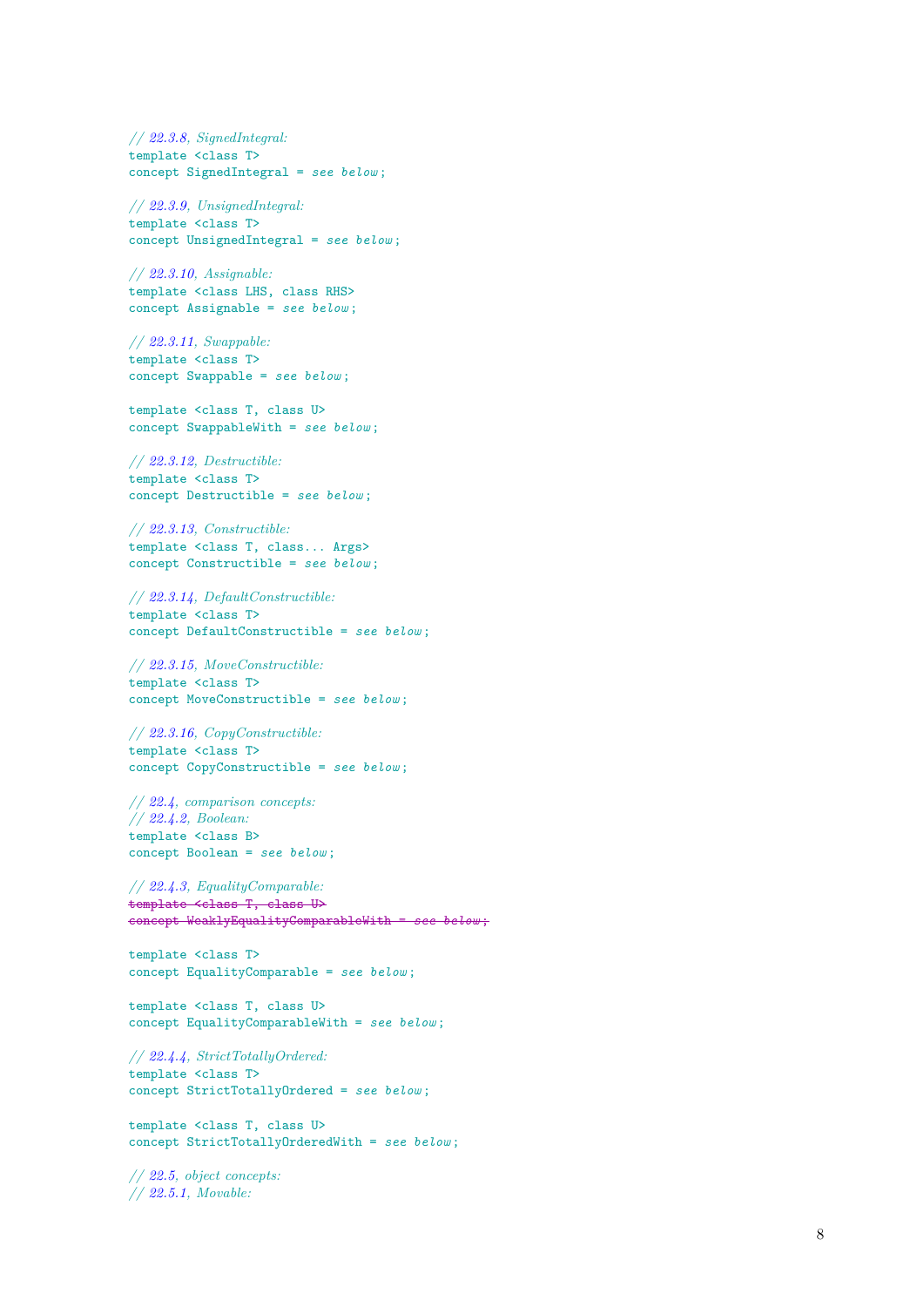```
// 22.5.4, Regular:
template <class T>
concept Regular = see below ;
// 22.6, callable concepts:
// 22.6.2, Invocable:
template <class F, class... Args>
concept Invocable = see below ;
// 22.6.3, RegularInvocable:
template <class F, class... Args>
concept RegularInvocable = see below ;
// 22.6.4, Predicate:
template <class F, class... Args>
concept Predicate = see below ;
```
*// [22.6.5,](#page-18-5) Relation:* template <class R, class T, class U> concept Relation = *see below* ;

```
// 22.6.6, StrictWeakOrder:
template <class R, class T, class U>
concept StrictWeakOrder = see below ;
```
<span id="page-10-0"></span>**22.3 Core language concepts [concepts.lib.corelang]**

## **22.3.1 General [concepts.lib.corelang.general]**

}

<sup>1</sup> This section contains the definition of concepts corresponding to language features. These concepts express relationships between types, type classifications, and fundamental type properties.

```
template <class T, class U>
concept Same = is_same_v<T, U>; // see below
```
1 There need not be any subsumption relationship between Same $\langle T, U \rangle$  and is same  $v \langle T, U \rangle$ .

<sup>2</sup> *Remarks:* For the purposes of constraint checking, Same<T, U> implies Same<U, T> Same<T, U> subsumes Same<U, T> and vice versa.

### <span id="page-10-2"></span>**22.3.3 Concept DerivedFrom [concepts.lib.corelang.derived]**

```
template <class Derived, class Base>
concept DerivedFrom = is_base_of_v<Base, Derived> &&
 is_convertible_v<remove_cv_t<Derived>*, remove_cv_t<Base>*>;
  is_convertible_v<const volatile Derived*, const volatile Base*>; // see below
```
- 1 There need not be any subsumption relationship between DerivedFrom<Derived, Base> and either is\_base\_of\_v<Base, Derived> or is\_convertible\_v<remove\_cv\_t<Derived>\*, remove\_cv\_t<Base>\*>.
- <sup>2</sup> [*Note:* DerivedFrom<Derived, Base> is satisfied if and only if Derived is publicly and unambiguously derived from Base, or Derived and Base are the same class type ignoring cv-qualifiers. *— end note* ]

# <span id="page-10-1"></span>**22.3.2 Concept Same [concepts.lib.corelang.same]**

```
template <class T>
concept Movable = see below ;
```

```
// 22.5.2, Copyable:
template <class T>
concept Copyable = see below ;
```

```
// 22.5.3, Semiregular:
template <class T>
concept Semiregular = see below ;
```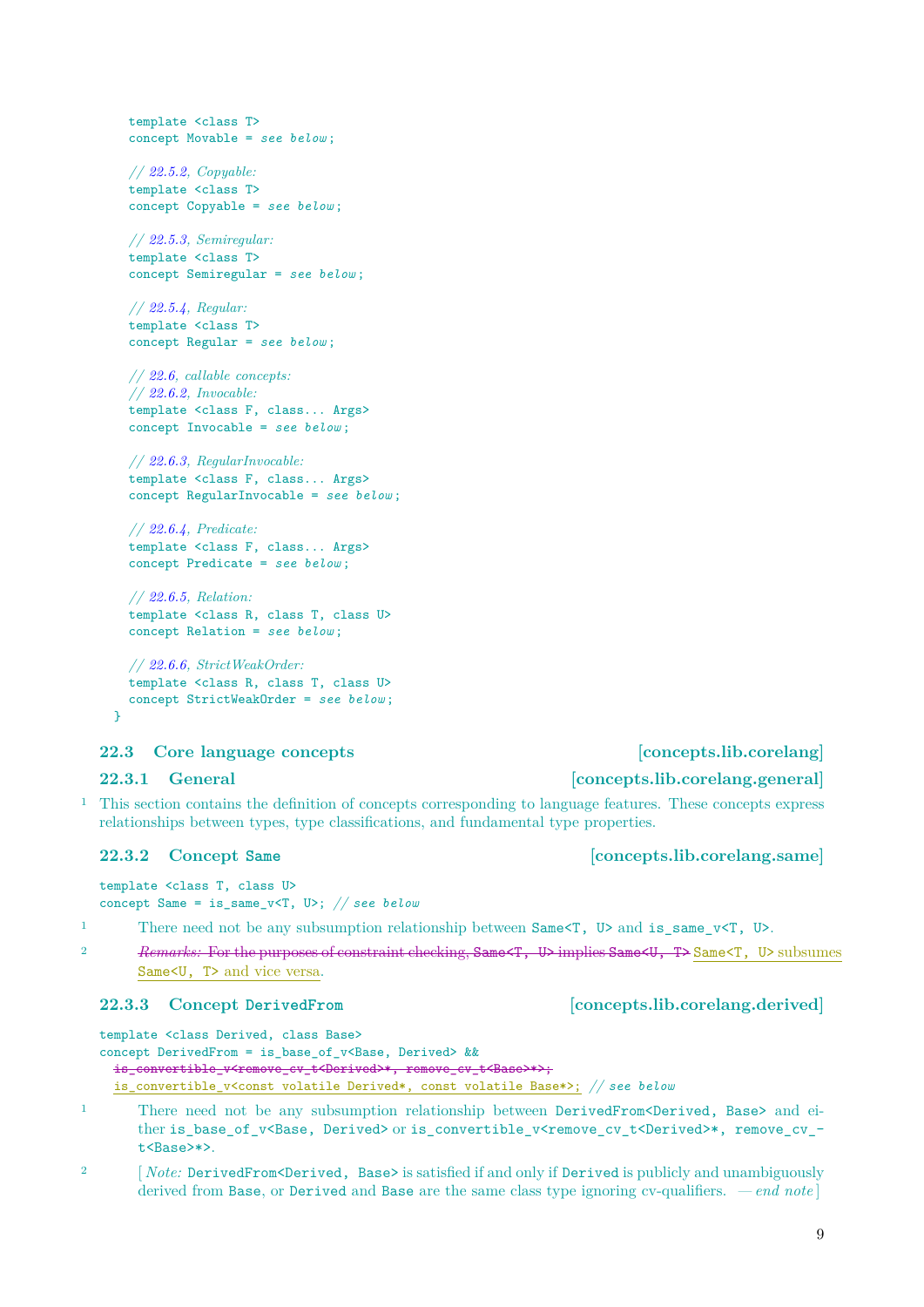### <span id="page-11-3"></span><span id="page-11-0"></span>**22.3.4 Concept ConvertibleTo [concepts.lib.corelang.convertibleto]**

template <class From, class To> concept ConvertibleTo = is\_convertible\_v<From, To> && *// see below* requires(From  $(kf)())$  { static\_cast<To>(f()); };

<sup>1</sup> Let test be the invented function:

```
To test(From (kf)()) {
  return f();
}
```
and let f be a function with no arguments and return type From such that f() is equality preserving. ConvertibleTo<From, To> is satisfied only if:

- (1.1)  $-$  To is not an object or reference-to-object type, or static\_cast<To>(f()) is equal to test(f).
- (1.2) From is not a reference-to-object type, or
- (1.2.1) If From is an rvalue reference to a non const-qualified type, the resulting state of the object referenced by f() after either above expression is valid but unspecified (20.5.5.15).
- (1.2.2) Otherwise, the object referred to by f() is not modified by either above expression.
	- 2 There need not be any subsumption relationship between ConvertibleTo<From, To> and is convertible\_v<From, To>.

### <span id="page-11-1"></span>**22.3.5 Concept CommonReference [concepts.lib.corelang.commonref]**

### <sup>1</sup> For two types T and U, if common\_reference\_t<T, U> is well-formed and denotes a type C such that both ConvertibleTo<T, C> and ConvertibleTo<U, C> are satisfied, then T and U share a *common reference type*, C. [ *Note:* C could be the same as T, or U, or it could be a different type. C may be a reference type. C need not be unique. *— end note* ]

```
template <class T, class U>
concept CommonReference =
 Same<common_reference_t<T, U>, common_reference_t<U, T>> &&
 ConvertibleTo<T, common_reference_t<T, U>> &&
  ConvertibleTo<U, common_reference_t<T, U>>;
```
- <sup>2</sup> Let C be common\_reference\_t<T, U>. Let t be a function whose return type is T, and let u be a function whose return type is U. CommonReference<T, U> is satisfied only if:
- (2.1)  $-\mathcal{C}(\mathsf{t}(\mathsf{t}))$  equals  $\mathcal{C}(\mathsf{t}(\mathsf{t}))$  if and only if  $\mathsf{t}(\mathsf{t})$  is an equality preserving expression [\(22.1.1\)](#page-7-3).
- (2.2)  $\qquad -C(u())$  equals  $C(u())$  if and only if  $u()$  is an equality preserving expression.
	- <sup>3</sup> [ *Note:* Users can customize the behavior of CommonReference by specializing the basic\_common\_reference class template [\(23.15.7.6\)](#page-21-0). *— end note* ]

# <span id="page-11-2"></span>**22.3.6 Concept Common [concepts.lib.corelang.common]**

<sup>1</sup> If T and U can both be explicitly converted to some third type, C, then T and U share a *common type*, C. [ *Note:* C could be the same as T, or U, or it could be a different type. C may not be unique. *— end note* ]

```
template <class T, class U>
concept Common =
 Same<common_type_t<T, U>, common_type_t<U, T>> &&
 ConvertibleTo<T, common_type_t<T, U>> &&
 ConvertibleTo<U, common_type_t<T, U>> &&
 CommonReference<
   add_lvalue_reference_t<const T>,
   add_lvalue_reference_t<const U>> &&
 CommonReference<
   add_lvalue_reference_t<common_type_t<T, U>>,
   common reference t<
     add_lvalue_reference_t<const T>,
     add_lvalue_reference_t<const U>>>:
```
<sup>2</sup> Let C be common\_type\_t<T, U>. Let t be a function whose return type is T, and let u be a function whose return type is U. Common<T, U> is satisfied only if: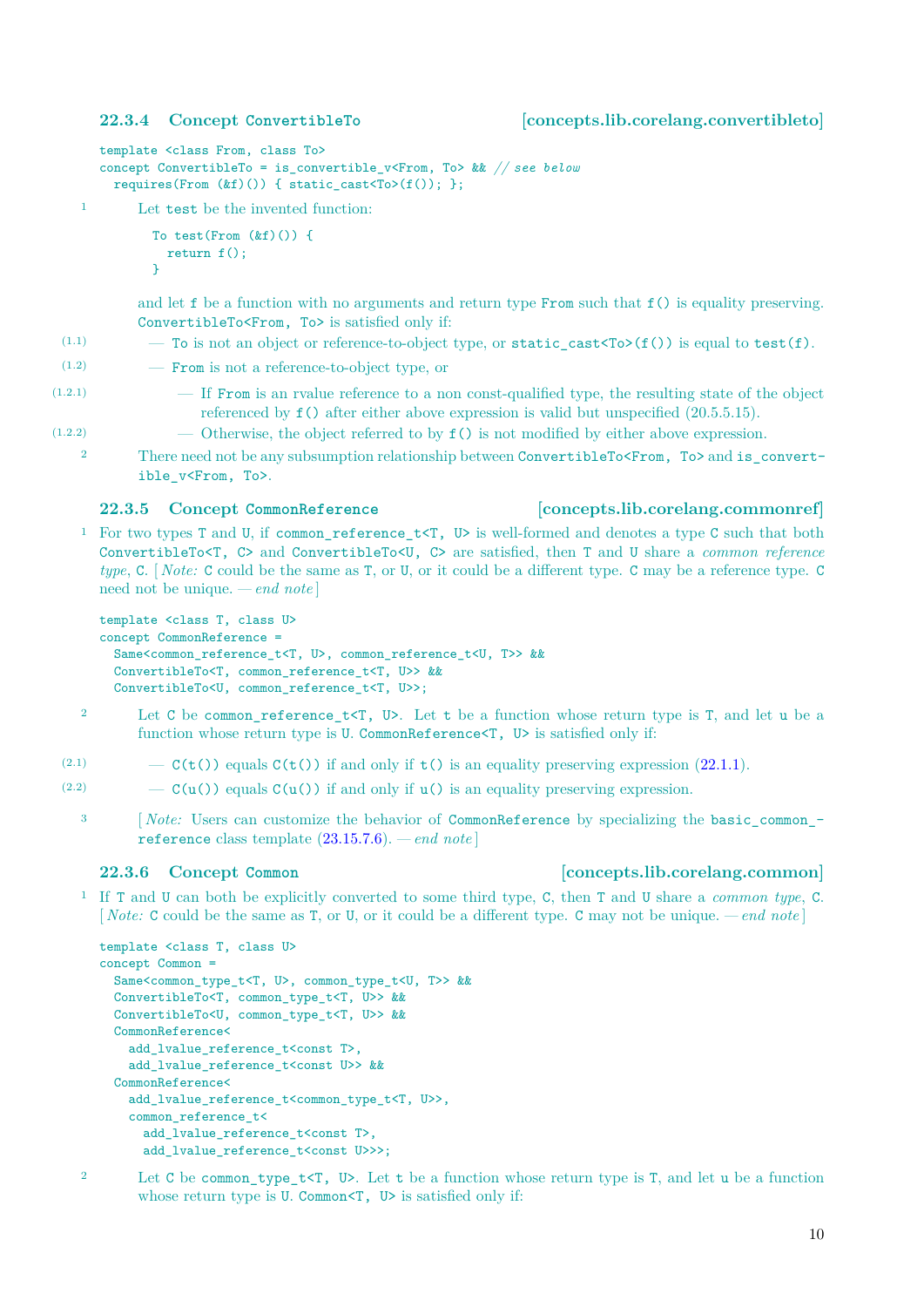- <span id="page-12-4"></span>(2.1)  $-\mathcal{C}(\mathbf{t}(\mathcal{C}))$  equals  $\mathcal{C}(\mathbf{t}(\mathcal{C}))$  if and only if  $\mathbf{t}(\mathcal{C})$  is an equality preserving expression [\(22.1.1\)](#page-7-3).
- (2.2)  $\qquad -C(u())$  equals  $C(u())$  if and only if  $u()$  is an equality preserving expression [\(22.1.1\)](#page-7-3).
	- <sup>3</sup> [ *Note:* Users can customize the behavior of Common by specializing the common\_type class template [\(23.15.7.6\)](#page-21-0). *— end note* ]

template <class T>

```
concept Integral = is_integral_v<T>; // see below
```
1 There need not be any subsumption relationship between Integral<T> and is integral  $v(T)$ .

# <span id="page-12-1"></span>**22.3.8 Concept SignedIntegral [concepts.lib.corelang.signedintegral]**

template <class T>

concept SignedIntegral = Integral<T> && is\_signed\_v<T>; *// see below*

- 1 There need not be any subsumption relationship between SignedIntegral $\langle T \rangle$  and is signed v $\langle T \rangle$ .
- <sup>2</sup> [ *Note:* SignedIntegral<T> may be satisfied even for types that are not signed integral types (6.7.1); for example, char. *— end note* ]

# <span id="page-12-2"></span>**22.3.9 Concept UnsignedIntegral [concepts.lib.corelang.unsignedintegral]**

template <class T>

concept UnsignedIntegral = Integral<T> && !SignedIntegral<T>;

1 [*Note:* UnsignedIntegral<T> may be satisfied even for types that are not unsigned integral types (6.7.1); for example, char. *— end note* ]

```
template <class LHS, class RHS>
concept Assignable =
  is_lvalue_reference_v<LHS> && // see below
  CommonReference<const remove_reference_t<LHS>&, const remove_reference_t<RHS>&> &&
 requires(LHS lhs, RHS&& rhs) {
    { lhs = std::forward<RHS>(rhs) } -> Same<LHS>&&;
    lhs = std::forward<RHS>(rhs);
    requires Same<decltype(lhs = std::forward<RHS>(rhs)), LHS>;
```
- };
- <sup>1</sup> Let lhs be an lvalue that refers to an object lcopy such that decltype((lhs)) is LHS, and rhs an expression such that decltype((rhs)) is RHS. Let rcopy be a distinct object that is equal to rhs. Assignable<LHS, RHS> is satisfied only if

```
(1.1) - addressof(lhs = rhs) == addressof(lcopy).
```
- $(1.2)$   $\qquad$   $\qquad$   $\qquad$  After evaluating **lhs** = rhs:
- $(1.2.1)$  lhs is equal to rcopy, unless rhs is a non-const xvalue that refers to lcopy.
- (1.2.2) If rhs is a non-const xvalue, the resulting state of the object to which it refers is valid but unspecified (20.5.5.15).
- (1.2.3) Otherwise, if rhs is a glvalue, the object to which it refers is not modified.
	- 2 There need not be any subsumption relationship between Assignable<LHS, RHS> and is\_lvalue\_reference\_v<LHS>.
		- <sup>3</sup> [*Note:* Assignment need not be a total function [\(20.4.1.3\)](#page-5-0); in particular, if assignment to an object x can result in a modification of some other object y, then  $x = y$  is likely not in the domain of  $=$ .  $\,-end$ *note* ]

# <span id="page-12-3"></span>**22.3.10 Concept Assignable [concepts.lib.corelang.assignable]**

# <span id="page-12-0"></span>**22.3.7 Concept Integral [concepts.lib.corelang.integral]**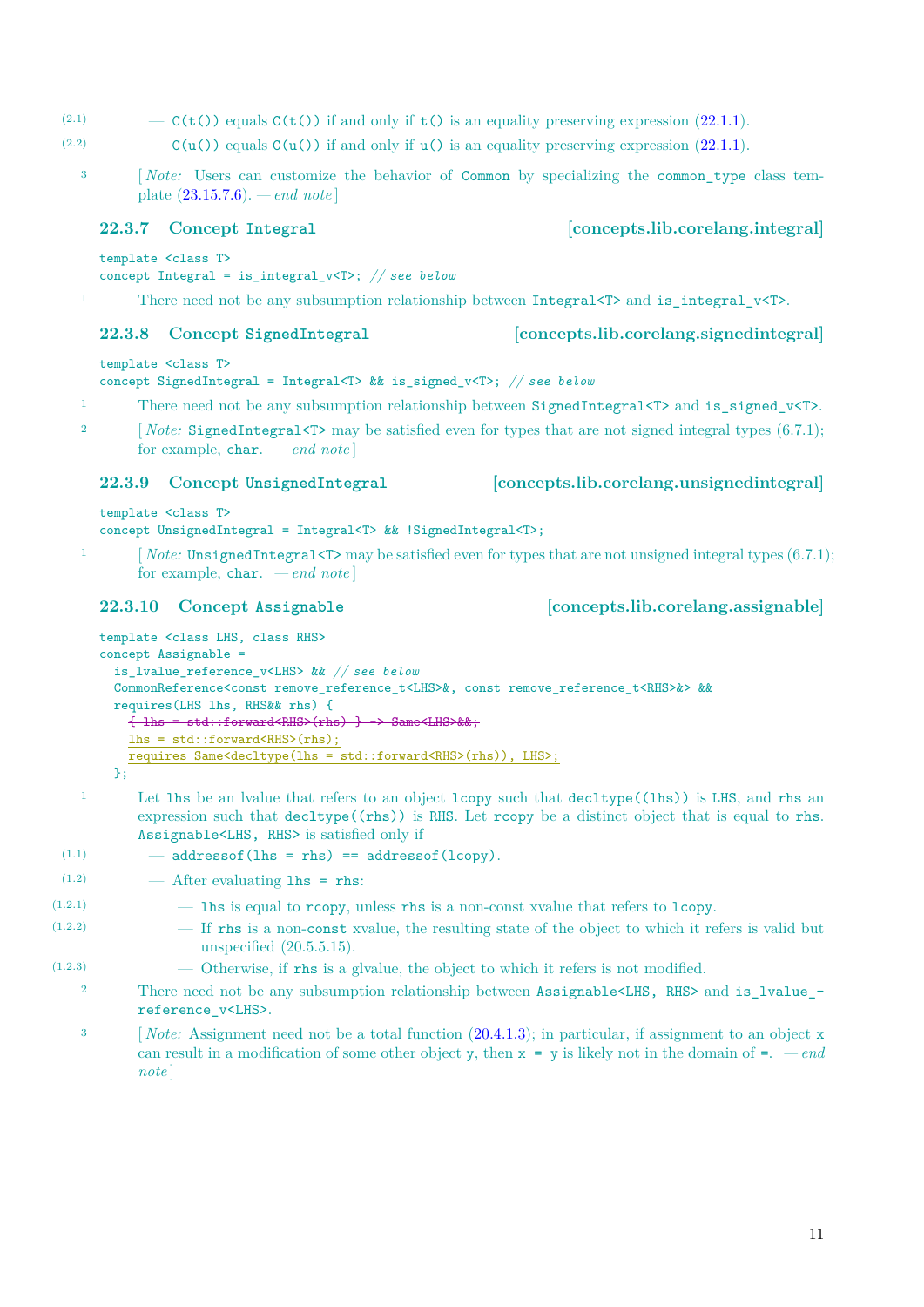```
template <class T>
concept Swappable = requires(T& a, T& b) { std2::swap(a, b); };
template <class T, class U>
concept SwappableWith =
 CommonReference<const remove_reference_t<T>&, const remove_reference_t<U>&> &&
 requires(T&& t, U&& u) {
    std2::swap(std::forward<T>(t), std::forward<T>(t));
    std2::swap(std::forward<U>(u), std::forward<U>(u));
    std2::swap(std::forward<T>(t), std::forward<U>(u));
    std2::swap(std::forward<U>(u), std::forward<T>(t));
 };
```
<sup>1</sup> This subclause provides definitions for swappable types and expressions. In these definitions, let t denote an expression of type T, and let u denote an expression of type U.

- 2 An object t is *swappable with* an object u if and only if SwappableWith<T, U> is satisfied. Swappable-With<T, U> is satisfied only if given distinct objects t2 equal to t and u2 equal to u, after evaluating either  $std2::swap(t, u)$  or  $std2::swap(u, t), t2$  is equal to u and u2 is equal to t.
- <sup>3</sup> An rvalue or lvalue t is *swappable* if and only if t is swappable with any rvalue or lvalue, respectively, of type T.

[*Example:* User code can ensure that the evaluation of swap calls is performed in an appropriate context under the various conditions as follows:

```
#include <utility>
```

```
// Requires: std::forward<T>(t) shall be swappable with std::forward<U>(u).
 template <class T, classSwappableWith<T> U>
 void value_swap(T&& t, U&& u) {
   std2::swap(std::forward<T>(t), std::forward<U>(u)); // OK: uses "swappable with" conditions
                                                      // for rvalues and lvalues
 }
 // Requires: lvalues of T shall be swappable.
 template <classSwappable T>
 void lv swap(T& t1, T& t2) {
   std2::swap(t1, t2); // OK: uses swappable conditions for
 } // lvalues of type T
 namespace N {
   struct A { int m; };
   struct Proxy { A* a; };
   Proxy proxy(A& a) { return Proxy{ &a }; }
   void swap(A& x, Proxy p) {
     std2::swap(x.m, p.a->m); // OK: uses context equivalent to swappable
                                            // conditions for fundamental types
   \overline{ }void swap(Proxy p, A& x) { swap(x, p); } // satisfy symmetry constraint
 \mathbf{I}int main() {
   int i = 1, j = 2;
  lv_swap(i, j);assert(i == 2 \& j == 1);N::A a1 = { 5 }, a2 = { -5 };
   value_swap(a1, proxy(a2));
   assert(a1.m == -5 \& a2.m == 5);\overline{ }— end example ]
```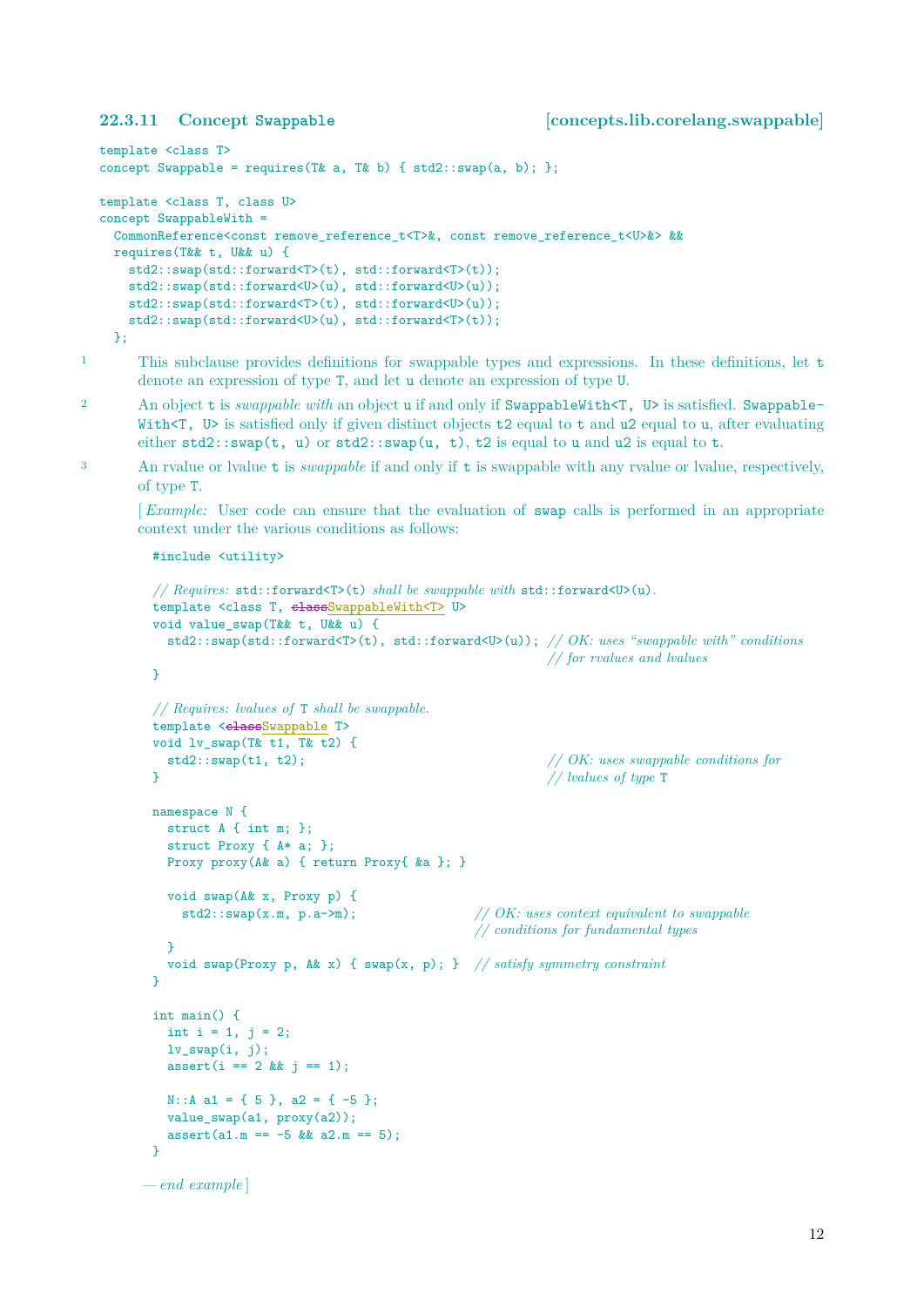# <span id="page-14-6"></span><span id="page-14-1"></span>**22.3.12 Concept Destructible [concepts.lib.corelang.destructible]**

<sup>1</sup> The Destructible concept specifies properties of all types, instances of which can be destroyed at the end of their lifetime, or reference types.

```
template <class T>
concept Destructible = is_nothrow_destructible_v<T>; // see below
```
- <sup>2</sup> There need not be any subsumption relationship between Destructible<T> and is\_nothrow\_destructible\_v<T>.
- <sup>3</sup> [ *Note:* Unlike the Destructible library concept in the C**++** Standardrequirements (Table 27), this concept forbids destructors that are **noexcept**(**false**) potentially throwing, even if non-throwing. *end note* ]

### <span id="page-14-2"></span>**22.3.13 Concept Constructible [concepts.lib.corelang.constructible]**

<sup>1</sup> The Constructible concept constrains the initialization of a variable of a given type with a particular set of argument types.

template <class T, class... Args>

concept Constructible = Destructible<T> && is\_constructible\_v<T, Args...>; *// see below*

<sup>2</sup> There need not be any subsumption relationship between Constructible<T, Args...> and is\_ constructible v<T, Args...>.

## <span id="page-14-3"></span>**22.3.14 Concept DefaultConstructible [concepts.lib.corelang.defaultconstructible]**

template <class T> concept DefaultConstructible = Constructible<T>;

### <span id="page-14-4"></span>**22.3.15 Concept MoveConstructible [concepts.lib.corelang.moveconstructible]**

template <class T>

concept MoveConstructible = Constructible<T, T> && ConvertibleTo<T, T>;

- <sup>1</sup> If T is an object type, then let rv be an rvalue of type T and u2 a distinct object of type T equal to rv. MoveConstructible<T> is satisfied only if
- (1.1)  $\qquad$  After the definition **T u** = **rv**; **u** is equal to **u2**.
- $(1.2)$  T{rv} is equal to u2.
- $(1.3)$  If T is not const, rv's resulting state is valid but unspecified  $(20.5.5.15)$ ; otherwise, it is unchanged.

### <span id="page-14-5"></span>**22.3.16 Concept CopyConstructible [concepts.lib.corelang.copyconstructible]**

```
template <class T>
concept CopyConstructible = MoveConstructible<T> &&
  Constructible<T, T&> && ConvertibleTo<T&, T> &&
  Constructible<T, const T&> && ConvertibleTo<const T&, T> &&
  Constructible<T, const T> && ConvertibleTo<const T, T>;
```
- <sup>1</sup> If T is an object type, then let v be an lvalue of type (possibly const) T or an rvalue of type const T. CopyConstructible<T> is satisfied only if
- (1.1)  $\qquad$  After the definition **T u** = **v**; **u** is equal to **v**.
- $(1.2)$  T{v} is equal to v.

# <span id="page-14-0"></span>**22.4 Comparison concepts [concepts.lib.compare]**

<sup>1</sup> This section describes concepts that establish relationships and orderings on values of possibly differing object types.

# **22.4.1 General [concepts.lib.compare.general]**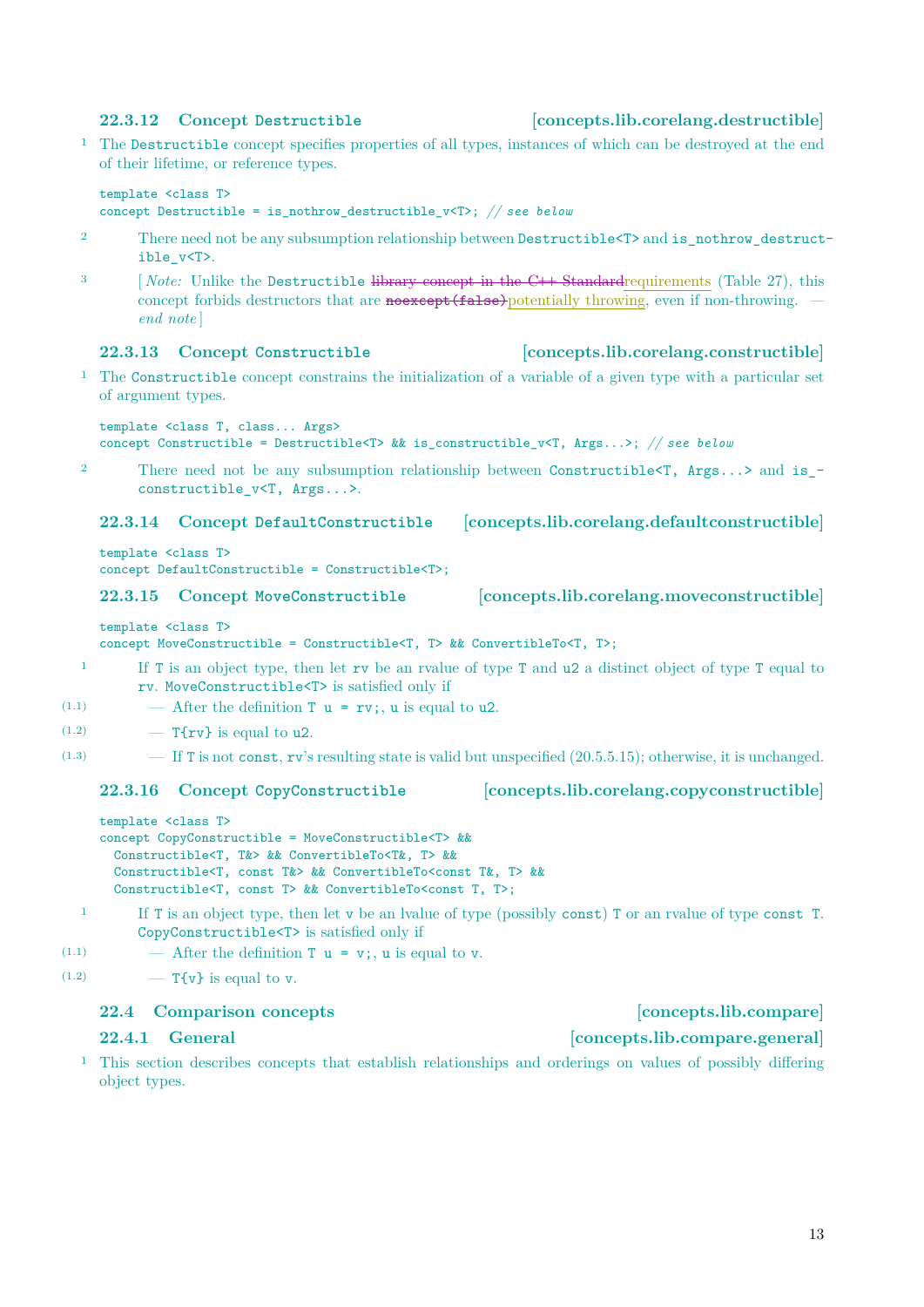### <span id="page-15-2"></span><span id="page-15-0"></span>**22.4.2 Concept Boolean [concepts.lib.compare.boolean]**

<sup>1</sup> The Boolean concept specifies the requirements on a type that is usable in Boolean contexts.

```
template <class B>
22.5.1)
 requires(const remove_reference_t<B>& b1,
            const remove_reference_t<B>& b2, const bool a) {
    { b1 } -> ConvertibleTo<bool>&&;
    requires ConvertibleTo<const remove_reference_t<B>&, bool>;
    { !b1 } -> ConvertibleTo<bool>&&;
    !b1; requires ConvertibleTo<decltype(!b1), bool>;
    \frac{1}{1 + b1 + k} a \rightarrow Same<bool>&&;
    b1 && a; requires Same<decltype(b1 && a), bool>;
    \{ b1 || a \} \rightarrow Same<br/>>bool>&&;
    b1 || a; requires Same<decltype(b1 || a), bool>;
    \{\frac{b1}{b2}, \frac{b2}{b2}\} -> Same<br/>bool>&&;
    b1 && b2; requires Same<decltype(b1 && b2), bool>;
    \{ a \& b2 \} \rightarrow Same<br/>e>
    a && b2; requires Same<decltype(a && b2), bool>;
    \{ b1 || b2 \} \rightarrow Same<br/>bool>&&;
    b1 || b2; requires Same<decltype(b1 || b2), bool>;
    \{ a + b2 \} -> Same<br/>bool>&&;
    a || b2; requires Same<decltype(a || b2), bool>;
    \{\ b1 == b2 \} \rightarrow ConvertibleTo <br/>bool>&&;
    b1 == b2; requires ConvertibleTo<decltype(b1 == b2), bool>;
    \{ b1 == a \} \rightarrow ConvertibleTo<br/>bool>&&;
    b1 == a; requires ConvertibleTo<decltype(b1 == a), bool>;
    \{a == b2\} \rightarrow ConvertibleTo<br/>bool>&&;
    a == b2; requires ConvertibleTo<decltype(a == b2), bool>;
    \{\ b1 := b2 \} \rightarrow ConvertibleTo<br/>bool>&&;
    b1 != b2; requires ConvertibleTo<decltype(b1 != b2), bool>;
    \{\ b1 := a\} \rightarrow ConvertibleTo<br/>bool>&&;
    b1 != a; requires ConvertibleTo<decltype(b1 != a), bool>;
    \overline{ {\begin{array}{l}  \  \, \text{4} \end{array} } } = b2 } -> ConvertibleTo<br/>>bool>&&;
    a != b2; requires ConvertibleTo<decltype(a != b2), bool>;
 \mathcal{L}
```
<sup>2</sup> Given const lvalues b1 and b2 of type remove reference t<B>, then Boolean<B> is satisfied only if

- $(2.1)$   $\longrightarrow$  bool(b1) == !bool(!b1).
- $(2.2)$  (b1 && b2), (b1 && bool(b2)), and (bool(b1) && b2) are all equal to (bool(b1) && bool(b2)), and have the same short-circuit evaluation.
- $(2.3)$  (b1 || b2), (b1 || bool(b2)), and (bool(b1) || b2) are all equal to (bool(b1) || bool(b2)), and have the same short-circuit evaluation.
- $(2.4)$  bool(b1 == b2), bool(b1 == bool(b2)), and bool(bool(b1) == b2) are all equal to (bool(b1)  $=$  bool $(b2)$ ).
- $(2.5)$  bool(b1 != b2), bool(b1 != bool(b2)), and bool(bool(b1) != b2) are all equal to (bool(b1)  $!=$  bool $(b2)$ ).
	- <sup>3</sup> [*Example:* The types bool, true\_type [\(23.15.2\)](#page-20-2), and bitset<*N*>::reference (23.9.2) are Boolean types. Pointers, smart pointers, and types with only explicit conversions to bool are not Boolean types. *— end example* ]

<span id="page-15-1"></span>**22.4.3 Concept EqualityComparable [concepts.lib.compare.equalitycomparable]**

```
template <class T, class U>
concept __WeaklyEqualityComparableWith = // exposition only
  requires(const remove_reference_t<T>& t,
            const remove_reference_t<U>& u) {
    \{t == u\} \rightarrow Boolean&&;
    t == u; requires Boolean<decltype(t == u)>;
    \{ + \leftarrow \} = u \} \rightarrow \text{Boolean}
```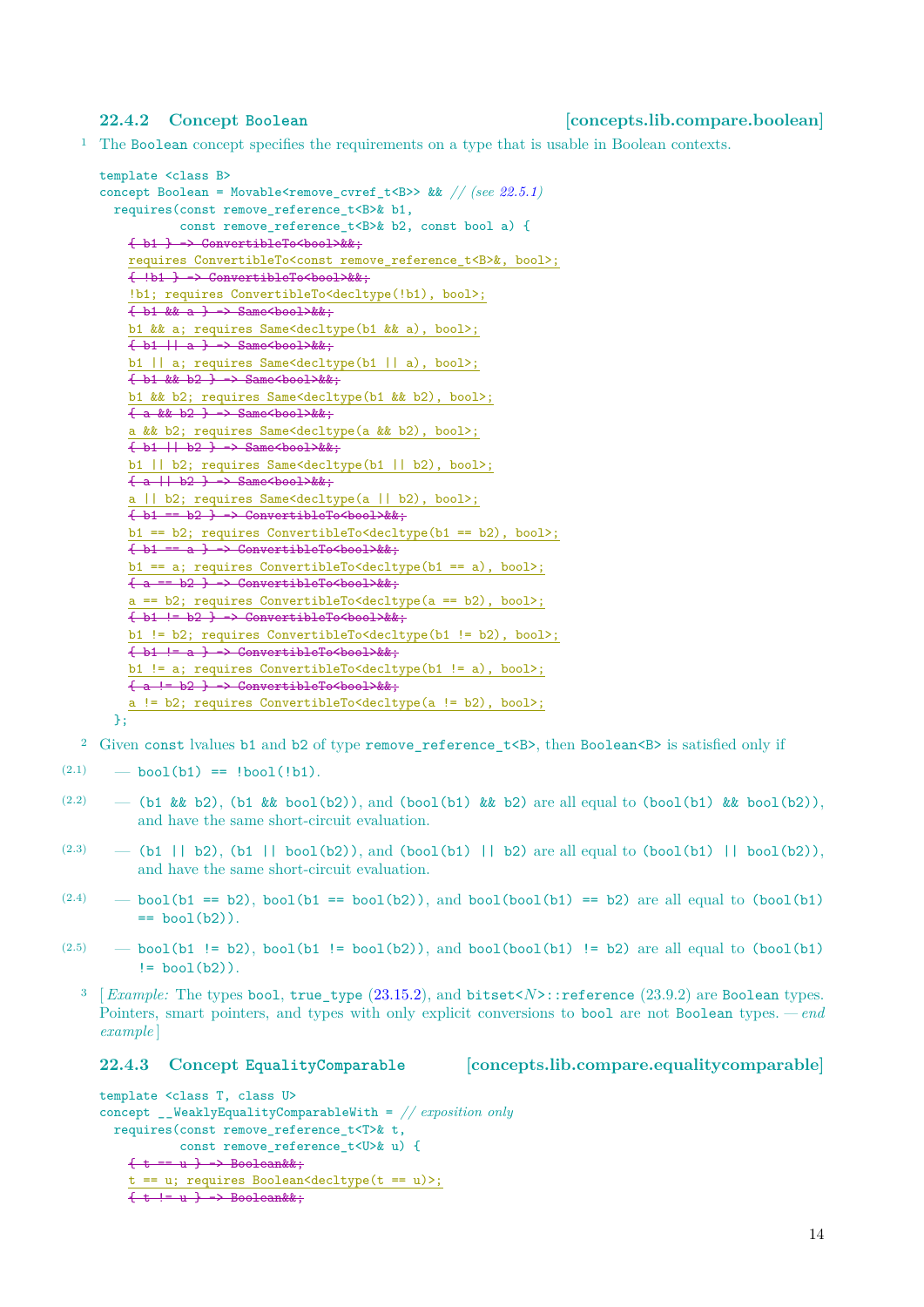```
!= u; requires Boolean<decltype(t != u)>;
          \{u == t\} \rightarrow Boolean&&;
          u == t; requires Boolean <decltype (u == t) >;
          \{u := t\} \rightarrow Boolean&&;
         u != t; requires Boolean<decltype(u != t)>;
       };
  1 Let t and u be const lvalues of types remove reference t < T and remove reference t < U respec-
           tively. __WeaklyEqualityComparableWith<T, U> is satisfied only if:
(1.1) \mathbf{t} = \mathbf{u}, \mathbf{u} = \mathbf{t}, \mathbf{t} \in \mathbf{u}, \text{ and } \mathbf{u} = \mathbf{t} \text{ have the same domain.}(1.2) \qquad - \text{bool}(u == t) == \text{bool}(t == u).(1.3) \qquad - \text{bool}(t := u) == \text{lbool}(t == u).(1.4) \qquad - \text{bool}(u := t) == \text{bool}(t != u).template <class T>
     concept EqualityComparable = __WeaklyEqualityComparableWith<T, T>;
  2 Let a and b be objects of type T. EqualityComparable<T> is satisfied only if:
(2.1) \qquad - \text{bool}(a == b) if and only if a is equal to b (22.1.1).
  <sup>3</sup> [Note: The requirement that the expression a == b is equality preserving implies that == is reflexive,
           transitive, and symmetric. — end note ]
     template <class T, class U>
     concept EqualityComparableWith =
       EqualityComparable<T> && EqualityComparable<U> &&
        CommonReference<const remove reference t<T>&, const remove reference t<U>&> &&
       EqualityComparable<common_reference_t<const remove_reference_t<T>&, const remove_reference_t<U>&>> &&
        __WeaklyEqualityComparableWith<T, U>;
  4 Let t be a const lvalue of type remove_reference_t<T>, u be a const lvalue of type remove_-
           reference_t<U>, and C be:
             common_reference_t<const remove_reference_t<T>&, const remove_reference_t<U>&>
           EqualityComparableWith<T, U> is satisfied only if:
(4.1) \qquad - \text{bool}(t == u) == \text{bool}(C(t) == C(u)).22.4.4 Concept StrictTotallyOrdered [concepts.lib.compare.stricttotallyordered]
     template <class T>
     concept StrictTotallyOrdered = EqualityComparable<T> &&
       requires(const remove_reference_t<T>& a,
                 const remove_reference_t<T>& b) {
         \{a \leftarrow b\} \rightarrow Boolean&&;
          a < b; requires Boolean<decltype(a < b)>;
         \overline{\{a > b\}} \rightarrow \text{Boolean\&\&;}a > b; requires Boolean<decltype(a > b)>;
          \{a \leftarrow b\} \rightarrow Booleankk;a <= b; requires Boolean<decltype(a <= b)>;
         \{a \rightleftharpoons b \} \rightarrow Boolean&&;
         a >= b; requires Boolean<decltype(a >= b)>;
       };
  1 Let a, b, and c be const lvalues of type remove reference t<T>. StrictTotallyOrdered<T> is
           satisfied only if
(1.1) - Exactly one of bool(a < b), bool(a > b), or bool(a == b) is true.
(1.2) - If bool(a < b) and bool(b < c), then bool(a < c).
(1.3) \qquad - \text{bool}(a > b) == \text{bool}(b < a).
```
- <span id="page-16-0"></span>(1.4)  $\qquad - \text{bool}(a \le b) = \text{lbool}(b \le a).$
- (1.5)  $\qquad \text{bool}(a \ge b) = \text{lbool}(a \le b).$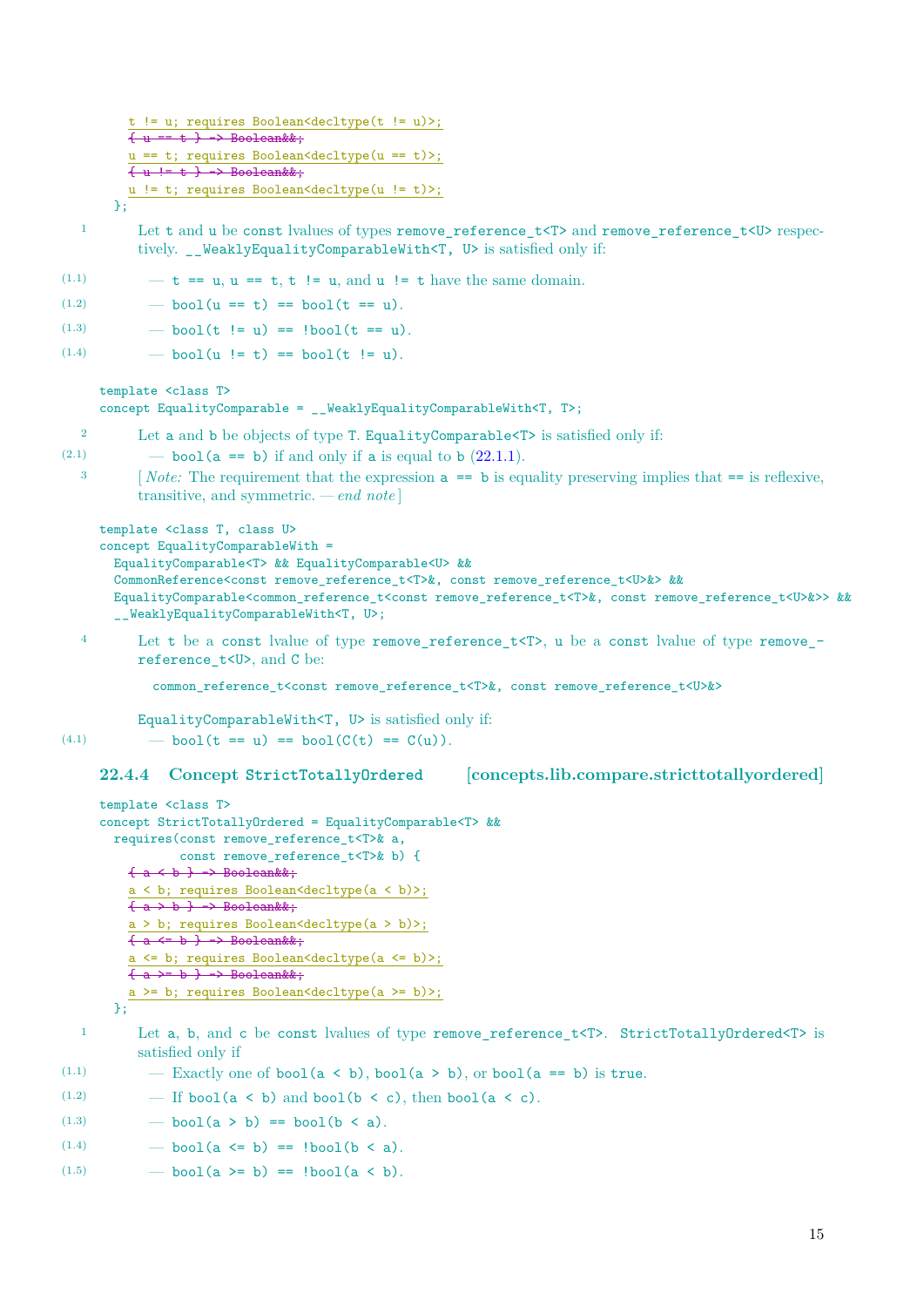```
template <class T, class U>
concept StrictTotallyOrderedWith = StrictTotallyOrdered<T> && StrictTotallyOrdered<U> &&
  CommonReference<const remove_reference_t<T>&, const remove_reference_t<U>&> &&
  StrictTotallyOrdered<common_reference_t<const remove_reference_t<T>&, const remove_reference_t<U>&>> &&
 EqualityComparableWith<T, U> &&
 requires(const remove_reference_t<T>& t,
            const remove_reference_t<U>& u) {
    \{t \leftrightarrow u\} \rightarrow Boolean&&;
    t < u; requires Boolean<decltype(t < u)>;
    \{t > u\} \rightarrow Boolean&&;
    t > u; requires Boolean<decltype(t > u)>;
    \{t \leftarrow -u \} \rightarrow Boolean&&;
    t <= u; requires Boolean<decltype(t <= u)>;
    \{t \rightarrow = u \} \rightarrow Boolean&&;
    t >= u; requires Boolean<decltype(t >= u)>;
    \{u \leq t\} \rightarrow Boolean&&;
    u < t; requires Boolean<decltype(u < t)>;
    \{u \gt t \} \rightarrow \text{Boolean}u > t; requires Boolean<decltype(u > t)>;
    \{u \leftarrow t\} \rightarrow Boolean&&;
    u <= t; requires Boolean<decltype(u <= t)>;
    \{u \} + \} -> Boolean&&;
    u >= t; requires Boolean<decltype(u >= t)>;
```
};

<sup>2</sup> Let t be a const lvalue of type remove reference t<T>, u be a const lvalue of type remove reference  $t < U$ , and C be:

```
common_reference_t<const remove_reference_t<T>&, const remove_reference_t<U>&>
```
StrictTotallyOrderedWith<T, U> is satisfied only if

| (2.1) | - bool(t < u) == bool( $C(t)$ < $C(u)$ ).     |
|-------|-----------------------------------------------|
| (2.2) | - bool(t > u) == bool( $C(t) > C(u)$ ).       |
| (2.3) | - bool(t <= u) == bool( $C(t)$ <= $C(u)$ ).   |
| (2.4) | - bool(t >= u) == bool( $C(t)$ >= $C(u)$ ).   |
| (2.5) | - bool( $u < t$ ) == bool( $C(u) < C(t)$ ).   |
| (2.6) | - bool(u > t) == bool( $C(u) > C(t)$ ).       |
| (2.7) | - bool(u $\leq$ t) == bool(C(u) $\leq$ C(t)). |
| (2.8) | - bool(u >= t) == bool( $C(u)$ >= $C(t)$ ).   |

## <span id="page-17-0"></span>**22.5 Object concepts [concepts.lib.object]**

<sup>1</sup> This section describes concepts that specify the basis of the value-oriented programming style on which the library is based.

template <class T> concept Movable = is\_object\_v<T> && MoveConstructible<T> && Assignable<T&, T> && Swappable<T>;

<sup>1</sup> There need not be any subsumption relationship between Movable  $\langle T \rangle$  and is object  $v \langle T \rangle$ .

### <span id="page-17-3"></span>**22.5.2 Concept Copyable [concepts.lib.object.copyable]**

template <class T> concept Copyable = CopyConstructible<T> && Movable<T> && Assignable<T&, const T&>;

### <span id="page-17-1"></span>**22.5.3 Concept Semiregular [concepts.lib.object.semiregular]**

template <class T>

### concept Semiregular = Copyable<T> && DefaultConstructible<T>;

<sup>1</sup> [*Note:* The Semiregular concept is satisfied by types that behave similarly to built-in types like int, except that they may not be comparable with ==. *— end note* ]

# <span id="page-17-2"></span>**22.5.1 Concept Movable [concepts.lib.object.movable]**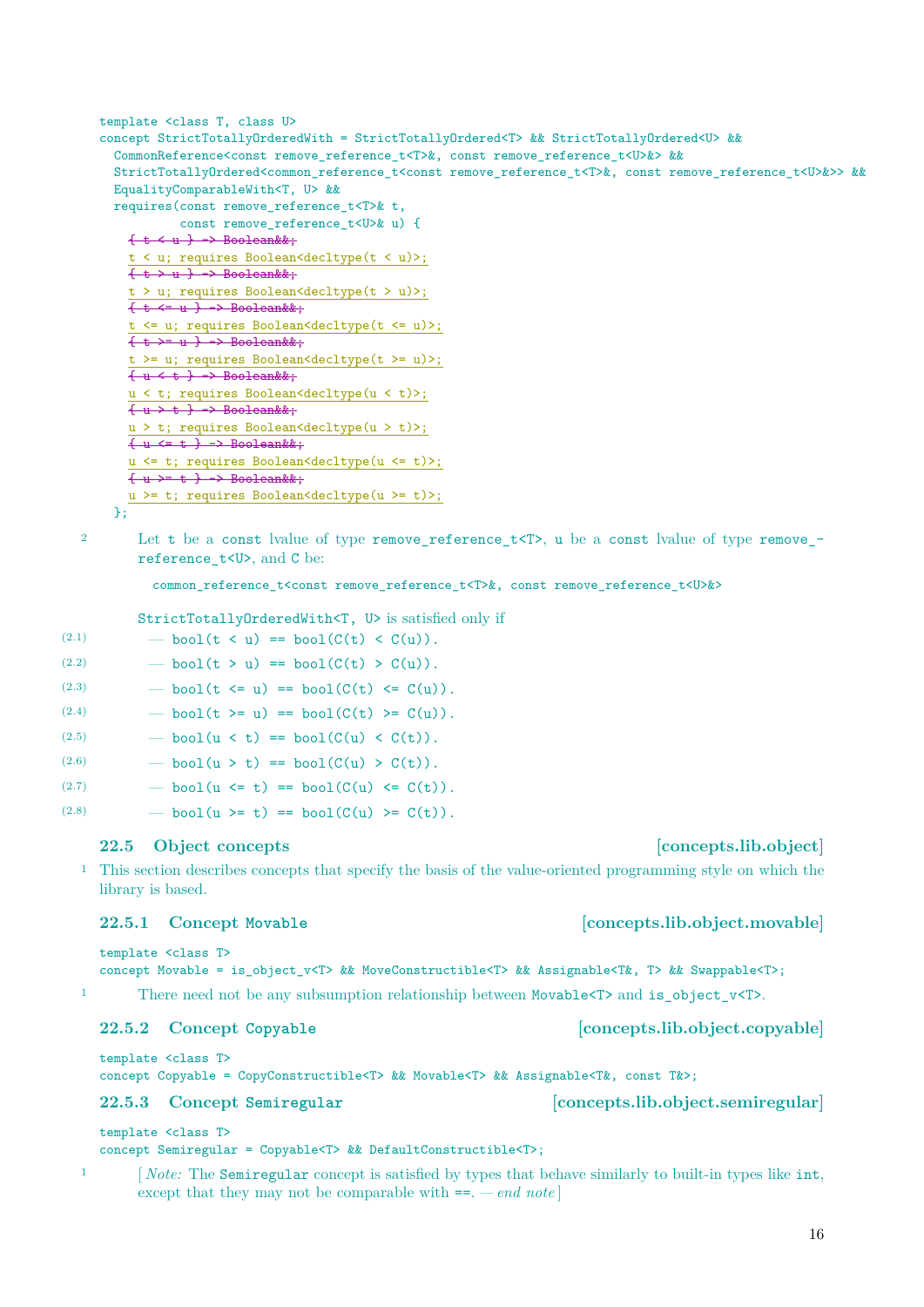# <span id="page-18-7"></span><span id="page-18-2"></span>**22.5.4 Concept Regular [concepts.lib.object.regular]**

# template <class T>

# concept Regular = Semiregular<T> && EqualityComparable<T>;

<sup>1</sup> [*Note:* The Regular concept is satisfied by types that behave similarly to built-in types like int and that are comparable with ==. *— end note* ]

# <span id="page-18-0"></span>**22.6 Callable concepts [concepts.lib.callable]**

<sup>1</sup> The concepts in this section describe the requirements on function objects [\(23.14\)](#page-20-0) and their arguments.

# <span id="page-18-1"></span>**22.6.2 Concept Invocable [concepts.lib.callable.invocable]**

<sup>1</sup> The Invocable concept specifies a relationship between a callable type  $(23.14.2)$  F and a set of argument types Args... which can be evaluated by the library function invoke (23.14.4).

```
template <class F, class... Args>
concept Invocable = requires(F&& f, Args&&... args) {
 invoke(std::forward<F>(f), std::forward<Args>(args)...); // not required to be equality preserving
\cdot
```
<sup>2</sup> [ *Note:* Since the **invoke** function call expression is not required to be equality-preserving [\(22.1.1\)](#page-7-3), a function that generates random numbers may satisfy Invocable. *— end note* ]

```
template <class F, class... Args>
concept RegularInvocable = Invocable<F, Args...>;
```
- <sup>1</sup> The invoke function call expression shall be equality-preserving and shall not modify the function object or the arguments [\(22.1.1\)](#page-7-3). [ *Note:* This requirement supersedes the annotation in the definition of Invocable. *— end note* ]
- <sup>2</sup> [ *Note:* A random number generator does not satisfy RegularInvocable.  *end note* ]
- <sup>3</sup> [ *Note:* The distinction between Invocable and RegularInvocable is purely semantic.  *end note* ]

# <span id="page-18-4"></span>**22.6.4 Concept Predicate [concepts.lib.callable.predicate]**

```
template <class F, class... Args>
concept Predicate = RegularInvocable<F, Args...> &&
 Boolean<result_of_t<F&&(Args&&...)>>;
 Boolean<invoke_result_t<F, Args...>>;
```
# <span id="page-18-5"></span>**22.6.5 Concept Relation [concepts.lib.callable.relation]**

```
template <class R, class T, class U>
concept Relation = Predicate<R, T, T> && Predicate<R, U, U> &&
 CommonReference<const remove_reference_t<T>&, const remove_reference_t<U>&> &&
 Predicate<R,
   common_reference_t<const remove_reference_t<T>&, const remove_reference_t<U>&>,
    common_reference_t<const remove_reference_t<T>&, const remove_reference_t<U>&>> &&
 Predicate<R, T, U> && Predicate<R, U, T>;
```
1 Let r be an expression such that decltype $((r))$  is R, t be an expression such that decltype $((t))$  is T, u be an expression such that  $\text{dedtype}((u))$  is U, and C be common reference t<const remove\_reference\_t<T>&, const remove\_reference\_t<U>&>. Relation<R, T, U> is satisfied only if

$$
(1.1) \qquad \qquad - \text{bool}(r(t, u)) = \text{bool}(r(C(t), C(u))).
$$

(1.2)  $-$  bool( $r(u, t)$ ) == bool( $r(C(u), C(t))$ ).

<span id="page-18-6"></span>**22.6.6 Concept StrictWeakOrder [concepts.lib.callable.strictweakorder]**

template <class R, class T, class U> concept StrictWeakOrder = Relation<R, T, U>;

# <span id="page-18-3"></span>**22.6.3 Concept RegularInvocable [concepts.lib.callable.regularinvocable]**

# **22.6.1 General Concepts.lib.callable.general**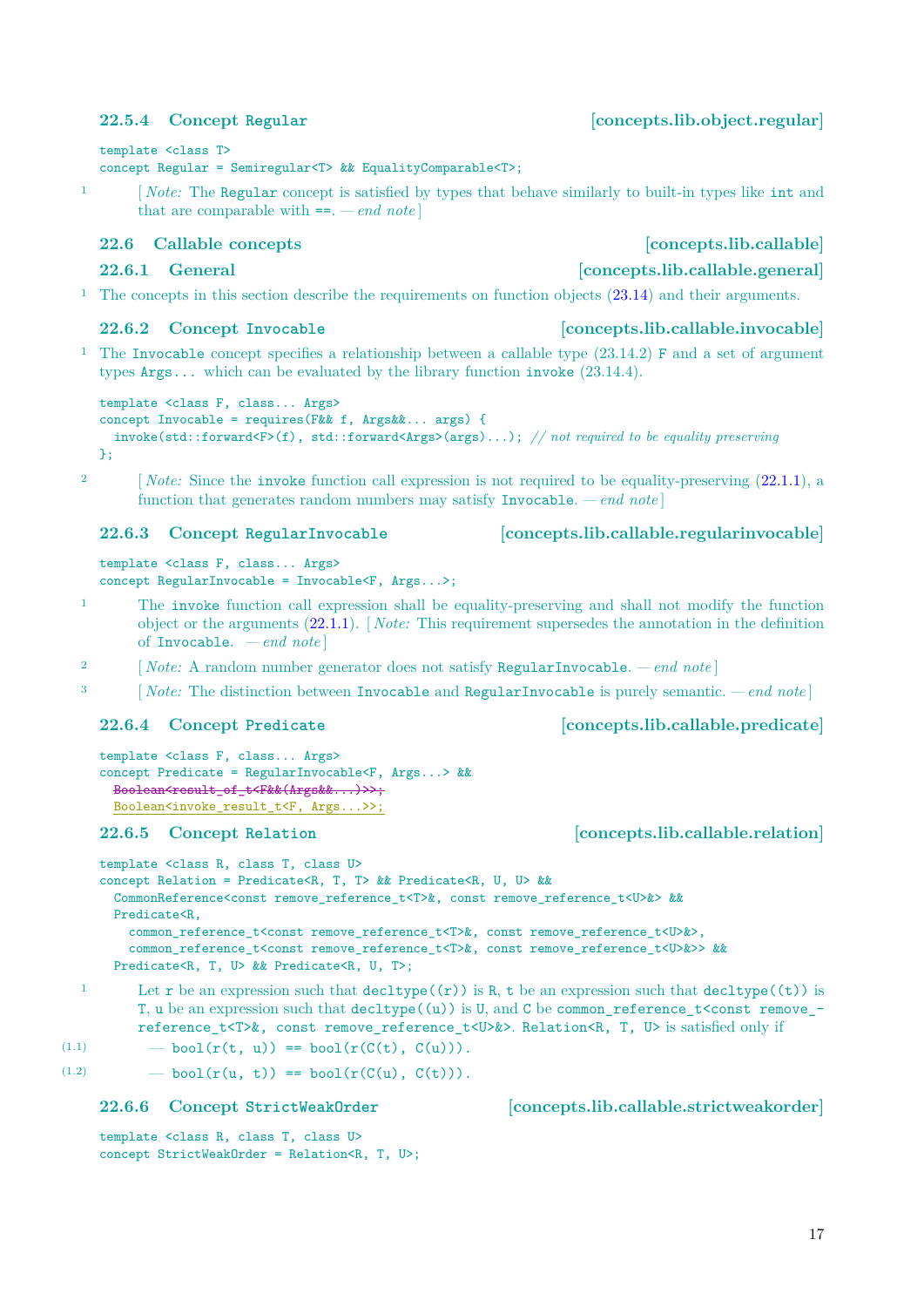<span id="page-19-4"></span><sup>1</sup> A Relation satisfies StrictWeakOrder only if it imposes a *strict weak ordering* on its arguments.

<sup>2</sup> The term *strict* refers to the requirement of an irreflexive relation (!comp(x, x) for all x), and the term *weak* to requirements that are not as strong as those for a total ordering, but stronger than those for a partial ordering. If we define equiv(a, b) as  $!comp(a, b)$  &&  $!comp(b, a)$ , then the requirements are that comp and equiv both be transitive relations:

| (2.1)   | - comp(a, b) & $\&$ comp(b, c) implies comp(a, c)                                                      |
|---------|--------------------------------------------------------------------------------------------------------|
| (2.2)   | - equiv(a, b) & equiv(b, c) implies equiv(a, c) [Note: Under these conditions, it can be<br>shown that |
| (2.2.1) | — equiv is an equivalence relation                                                                     |
| (2.2.2) | - comp induces a well-defined relation on the equivalence classes determined by equiv                  |
| (2.2.3) | — The induced relation is a strict total ordering. $-e n d \text{ note}$                               |

# <span id="page-19-0"></span>**23 General utilities library [utilities]**

### <span id="page-19-1"></span>**23.2** Utility components [utility]

**23.2.1 Header <utility> synopsis [utility.syn]**

[Editor's note: Add new declarations at the end of the synopsis:]

```
template<size_t I> inline constexpr in_place_index_t<I> in_place_index{};
}
namespace std2 { inline namespace v1 {
  // 23.6, swap customization point:
  inline constexpr unspecified swap = unspecified ;
}}
```
[Editor's note: Add new subclause before [optional]:]

### <span id="page-19-2"></span>**23.6 swap** customization point [utility.swap2]

- <sup>1</sup> The name  $std2$ ::swap denotes a customization point object  $(20.4.2.1.6)$ . The effect of the expression std2::swap(E1, E2) for some subexpressions E1 and E2 is expression-equivalent  $(20.3.11)$  to:
- $(1.1)$  (void) swap(E1, E2)<sup>[3](#page-19-3)</sup>, if that expression is valid, with overload resolution performed in a context that includes the declarations

template <class T> void swap(T&, T&) = delete; template <class T, size\_t N> void  $swap(T(k)[N], T(k)[N]) =$  delete;

and does not include declarations of  $std::swap$  or  $std::swap$ . If the function selected by overload resolution does not exchange the values referenced by E1 and E2, the program is ill-formed with no diagnostic required.

 $(1.2)$  — Otherwise,  $(void)$ swap\_ranges $(E1, E2)$  (void) \_std2\_swap\_ranges(std::begin(E1), std::end(E1), std::begin(E2)) if E1 and E2 are lvalues of array types  $(6.7.2)$  of equal extent and  $std2::swap(*(E1)$ , \*(E2)) is a valid expression, except that noexcept (std2::swap(E1, E2)) is equal to noexcept (std2::swap(\*(E1), E1 is evaluated only once. \_\_std2\_swap\_ranges is the exposition-only function:

```
template <class T, class U>
  constexpr void __std2_swap_ranges(T* first1, T* last1, U* first2)
    noexcept(noexcept(std2::swap(*(E1), *(E2))))
{
  for (; first1 != last1; ++first, ++first2) {
    std2::swap(*first1, *first2);
 }
}
```
# 18

<span id="page-19-3"></span><sup>3)</sup> The name swap is used here unqualified.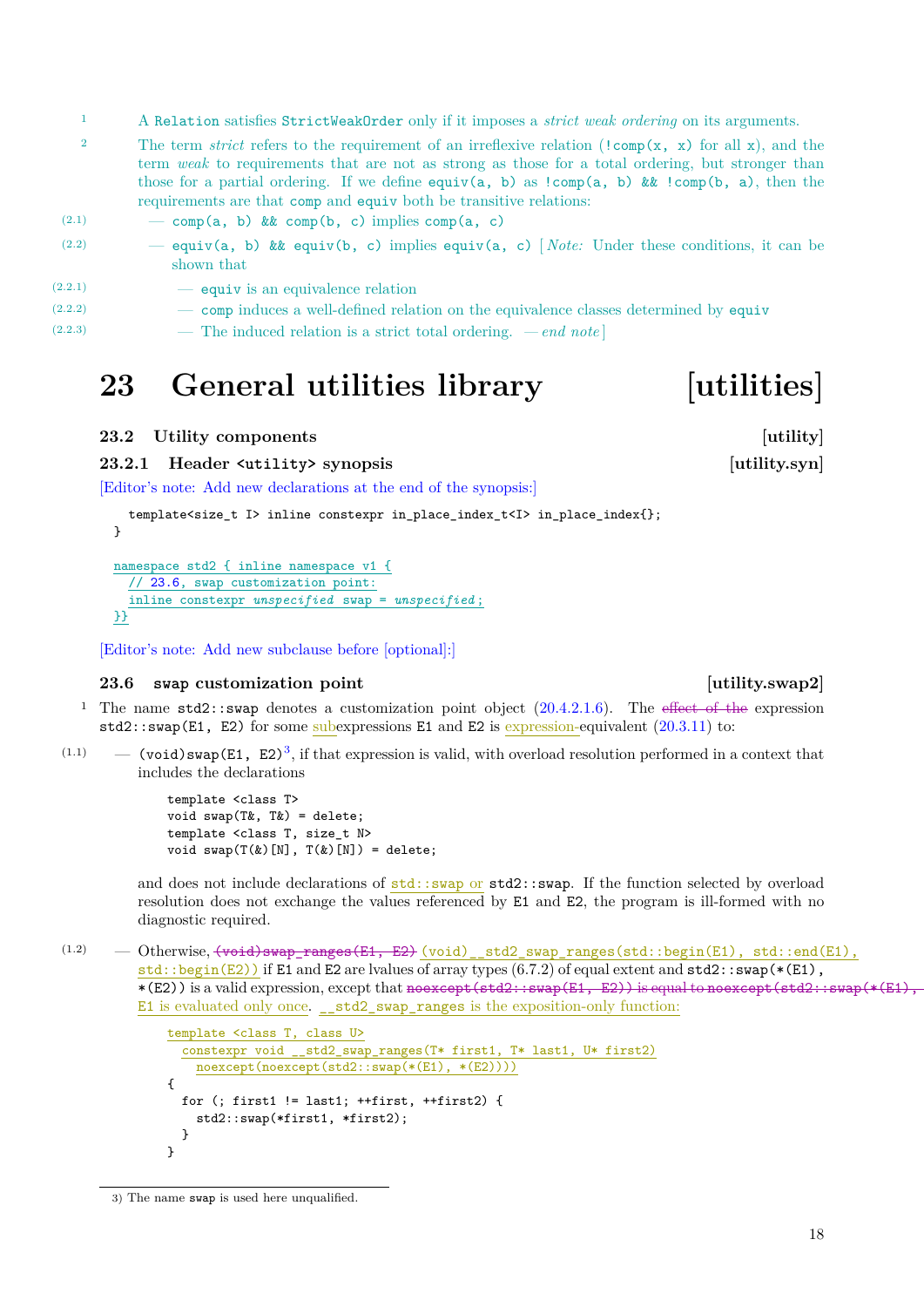- <span id="page-20-4"></span>(1.3) — Otherwise, if E1 and E2 are lvalues of the same type T which meets the syntactic requirements of MoveConstructible<T> and Assignable<T&, T>, exchanges the referenced values. std2::swap(E1, E2) is a constant expression if the constructor selected by overload resolution for T{std::move(E1)} is a constexpr constructor and the expression  $E1 = std:move(E2)$  can appear in a constexpr function. noexcept(std2::swap(E1, E2)) is equal to is\_nothrow\_move\_constructible\_v<T> && is\_nothrow\_move\_assignable\_v<T>. If either MoveConstructible or Assignable is not satisfied, the program is ill-formed with no diagnostic required.
- $(1.4)$  Otherwise,  $std2::swap(E1, E2)$  is ill-formed.

<span id="page-20-2"></span><span id="page-20-1"></span>[...]

<sup>2</sup> *Remark:* Whenever std2::swap(E1, E2) is a valid expression, it exchanges the values referenced by E1 and E2 and has type void.

<span id="page-20-3"></span><span id="page-20-0"></span>

| 23.14 Function objects                                                                                                    | [function.objects] |
|---------------------------------------------------------------------------------------------------------------------------|--------------------|
| Editor's note: Add a new declaration to the <b>standards</b> synopsis:                                                    |                    |
| 23.14.1<br>Header <functional> synopsis</functional>                                                                      | [functional.syn]   |
| $[\ldots]$<br>template<> struct bit_xor <void>;<br/>template&lt;&gt; struct bit_not<void>;</void></void>                  |                    |
| $\frac{1}{23.14.10}$ , identity:<br>struct identity;                                                                      |                    |
| $\frac{1}{23.14.10}$ , function template not fn<br>template <class f=""> unspecified not_fn(F&amp;&amp; f);</class>       |                    |
| $[\ldots]$                                                                                                                |                    |
| [Editor's note: Add a new subclause before [func.not_fn]:                                                                 |                    |
| 23.14.10<br>Class identity                                                                                                | [func.identity]    |
| struct identity {<br>template <class t=""><br/>constexpr T&amp;&amp; operator()(T&amp;&amp; t) const noexcept;</class>    |                    |
| using is_transparent = $unspecified$ ;<br>$\}$ ;                                                                          |                    |
| template <class t=""></class>                                                                                             |                    |
| constexpr T&& operator()(T&& t) const noexcept;                                                                           |                    |
| 1<br><i>Returns: Effects:</i> Equivalent to: return std::forward <t>(t);</t>                                              |                    |
| 23.15<br>Metaprogramming and type traits                                                                                  | [meta]             |
| 23.15.2<br>Header <type_traits> synopsis</type_traits>                                                                    | [meta.type.synop]  |
| [Editor's note: Add new declarations to the <type_traits> synopsis:]</type_traits>                                        |                    |
| $[\ldots]$                                                                                                                |                    |
| template <class t=""> struct common_type;</class>                                                                         |                    |
| template <class <class="" class="" t,="" template="" u,=""> class TQual, template <class> class UQual&gt;</class></class> |                    |
| struct basic_common_reference { };                                                                                        |                    |
| template <class t=""> struct common_reference;</class>                                                                    |                    |
| template <class t=""> struct underlying_type;<br/><math>[ \ldots ]</math></class>                                         |                    |
| template <class t=""></class>                                                                                             |                    |
| using $common_type_t = typename common_type < T >::type;$                                                                 |                    |
| template <class t=""></class>                                                                                             |                    |
| using common_reference_t = typename common_reference <t>::type;</t>                                                       |                    |
| template <class t=""></class>                                                                                             |                    |
| using underlying_type_t = typename underlying_type <t>::type;</t>                                                         |                    |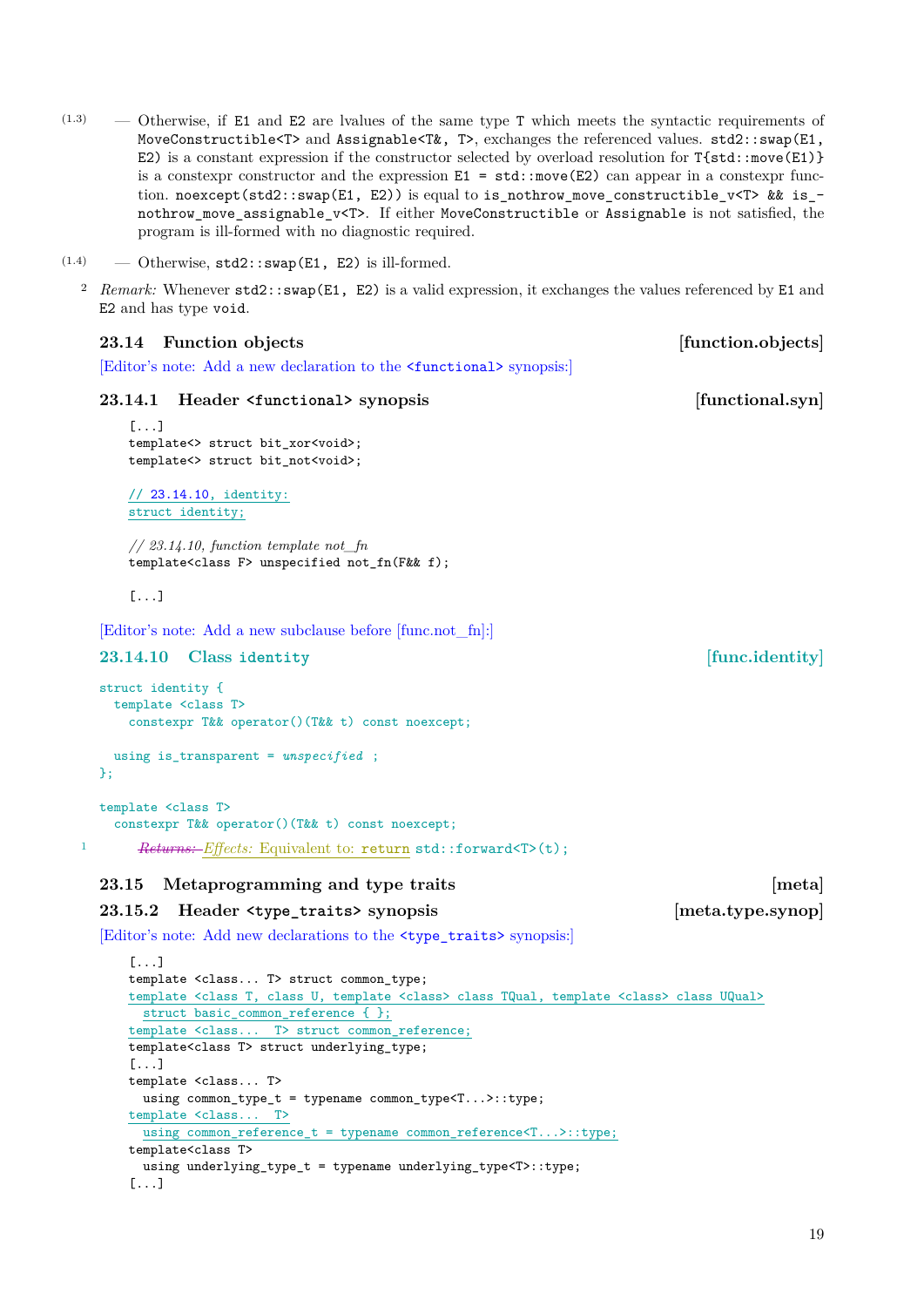### <span id="page-21-2"></span><span id="page-21-0"></span>**23.15.7.6 Other transformations [meta.trans.other]**

[Editor's note: Add new traits to Table [50\]](#page-21-1)

| Table 50 | Other transformations |
|----------|-----------------------|
|----------|-----------------------|

<span id="page-21-1"></span>

| Template                                                                                                              | Comments                                                                    |
|-----------------------------------------------------------------------------------------------------------------------|-----------------------------------------------------------------------------|
| $\cdots$                                                                                                              | $\cdots$                                                                    |
| template <class t=""></class>                                                                                         | Unless this trait is specialized (as specified in Note B, below), the       |
| struct common type;                                                                                                   | member type shall be defined or omitted as specified in Note A, below.      |
|                                                                                                                       | If it is omitted, there shall be no member type. Each type in the           |
|                                                                                                                       | parameter pack $T$ shall be complete, $cv$ void, or an array of unknown     |
|                                                                                                                       | bound.                                                                      |
| template <class, class,<="" th=""><th>The primary template shall have no member typedef type. A program</th></class,> | The primary template shall have no member typedef type. A program           |
| template <class> class,</class>                                                                                       | may specialize this trait if at least one template parameter in the         |
| template <class> class&gt;</class>                                                                                    | specialization depends on a user-defined type. In such a specialization, a  |
| struct                                                                                                                | member typedef type may be defined or omitted. If it is omitted, there      |
| basic_common_reference;                                                                                               | shall be no member type. [ <i>Note:</i> Such specializations may be used to |
|                                                                                                                       | influence the result of common reference. $-e n d$ note                     |
| template <class t=""></class>                                                                                         | The member typedef type shall be defined or omitted as specified below.     |
| struct common reference;                                                                                              | If it is omitted, there shall be no member type. Each type in the           |
|                                                                                                                       | parameter pack $\bar{r}$ shall be complete or (possibly $cv$ ) void.        |
| $\cdots$                                                                                                              | $\cdots$                                                                    |

[Editor's note: Insert this new paragraph before paragraph 3:]

- <sup>3</sup> Let CREF(A) be add\_lvalue\_reference\_t<const remove\_reference\_t<A>>. Let XREF(A) denote a unary template T such that  $I<sub>fermove</sub>$  cvref  $t<sub>4</sub>>$  denotes the same type as  $A T<sub>5</sub>$  denotes the same type as U with the addition of A's cv and reference qualifiers, for a type U such that is\_same\_v<U, remove\_cvref\_t<U>> is true. Let COPYCV(FROM, TO) be an alias for type TO with the addition of FROM's top-level cv-qualifiers. [*Example:* COPYCV(const int, volatile short) is an alias for const volatile short. *— end example* ] Let RREF\_RES(Z) be remove reference  $t \leq Z \leq k \leq i$  if Z is a reference type or Z otherwise. Let COND RES(X, Y) be decltype(declval<br/>kbool>() ? declval<X(&)()>()() : declval<Y(&)()>()()). Given types A and B, let X be remove\_reference\_t<A>, let Y be remove\_reference\_t<B>, and let COMMON\_REF(A, B) be:
- (3.1)  $-$  If A and B are both lvalue reference types, COMMON REF(A, B) is COND RES(COPYCV(X, Y) &, COPYCV(Y, X) &) if that type exists and is a reference type.
- (3.2) Otherwise, let C be RREF\_RES(COMMON\_REF(X&, Y&)) remove\_reference\_t<COMMON\_REF(X&, Y&)>&&. If A and B are both rvalue reference types, C is well-formed, and is convertible v<A, C> && is convertible  $v\leq B$ ,  $C$  is true, then COMMON REF(A, B) is C.
- (3.3)  $-$  Otherwise, let D be COMMON REF(const X&, Y&). If A is an rvalue reference and B is an lvalue reference and D is well-formed and is\_convertible\_v<A, D> is true, then COMMON\_REF(A, B) is D.
- (3.4) Otherwise, if A is an lvalue reference and B is an rvalue reference, then COMMON\_REF(A, B) is COMMON\_-  $REF(B, A)$ .
- (3.5) Otherwise, COMMON\_REF(A, B) is decay  $t \leq \text{COMP-RES}(\text{CREF}(A), \text{CREF}(B))$  ill-formed.

If any of the types computed above are ill-formed, then COMMON\_REF(A, B) is ill-formed. [Editor's note: Modify the following "Note A" paragraph as follows:]

- <sup>4</sup> Note A: For the common type trait applied to a parameter pack T of types, the member type shall be either defined or not present as follows:
- $(4.1)$  If sizeof...(T) is zero, there shall be no member type.
- (4.2) If sizeof...(T) is one, let T0 denote the sole type constituting the pack T. The member *typedefname* type shall denote the same type, if any, as common\_type\_t<T0, T0>; otherwise there shall be no member type.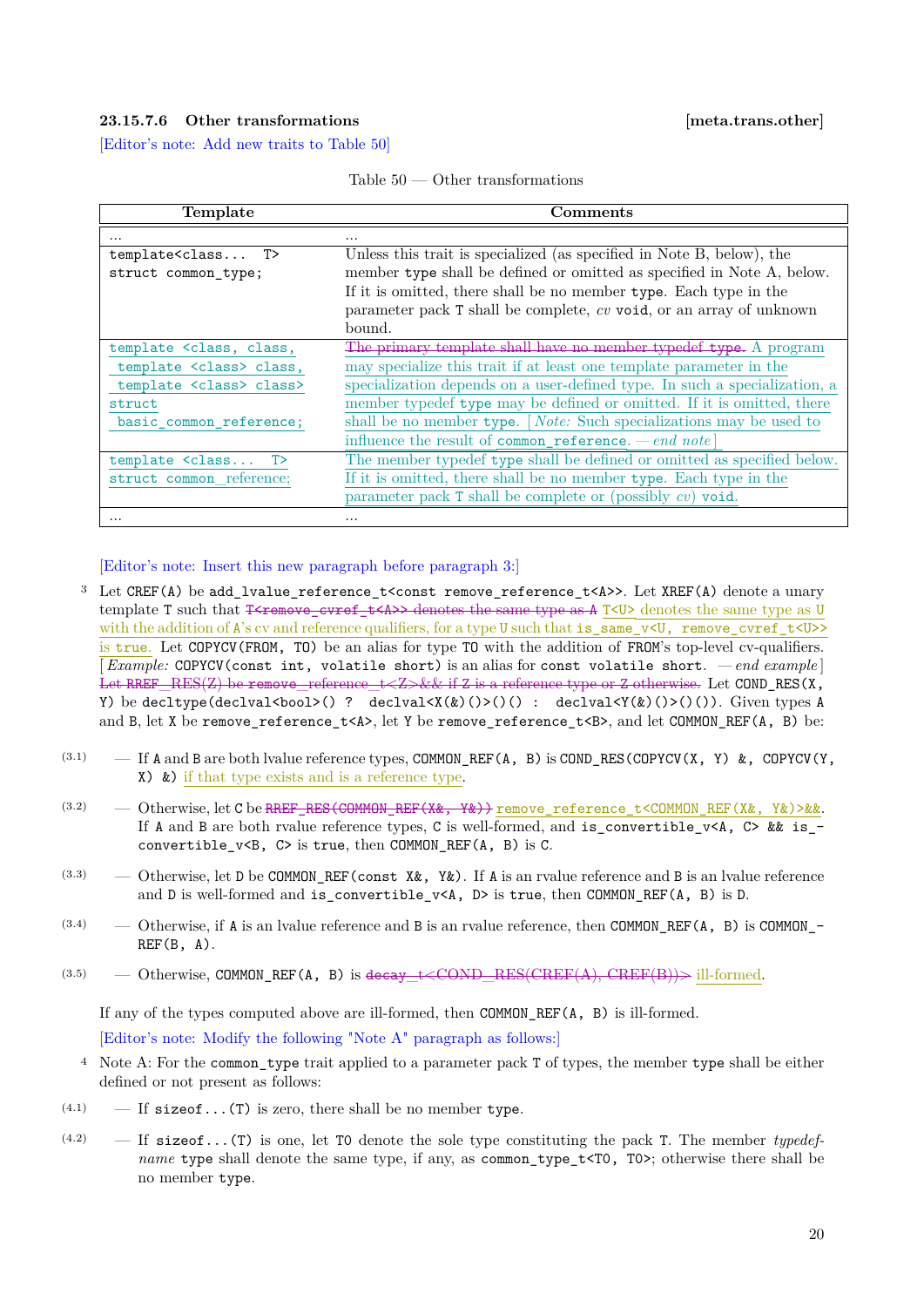- $(4.3)$  If sizeof...(T) is two, let the first and second types constituting T be denoted by T1 and T2, respectively, and let D1 and D2 denote the same types as decay\_t<T1> and decay\_t<T2>, respectively.
- $(4.3.1)$  If is same v<T1, D1> is false or is same v<T2, D2> is false, let C denote the same type, if any, as common\_type\_t<D1, D2>.
- (4.3.2)  $-$  [*Note:* None of the following will apply if there is a specialization common type <D1, D2>.  *end note* ]
- $(4.3.3)$   $\qquad \qquad$  Otherwise, let C denote the same type, if any, as if

decay\_t<decltype(false ? declval<D1>() : declval<D2>())>

 $\{Note: This will not apply if there is a specialization common type  $\langle D1, D2 \rangle$ .$ denotes a valid type, let C denote its type.

(4.3.4) — Otherwise, let C denote the same type as decay\_t<COND\_RES(CREF(A), CREF(B))>, if any.

In either case, the member *typedef-name* type shall denote the same type, if any, as C. Otherwise, there shall be no member type.

 $(4.4)$  – If size of...(T) is greater than two, let T1, T2, and R, respectively, denote the first, second, and (pack of) remaining types constituting T. Let C denote the same type, if any, as common\_type\_t<T1, T2>. If there is such a type C, the member *typedef-name* type shall denote the same type, if any, as common type  $t < C$ , R...>. Otherwise, there shall be no member type.

[Editor's note: Add new paragraphs following the paragaph that begins "Note B":]

- <sup>5</sup> For the common\_reference trait applied to a parameter pack T of types, the member type shall be either defined or not present as follows:
- $(5.1)$  If sizeof...(T) is zero, there shall be no member type.
- $(5.2)$  Otherwise, if size of...(T) is one, let T0 denote the sole type in the pack T. The member typedef type shall denote the same type as T0.
- $(5.3)$  Otherwise, if size of...(T) is two, let T1 and T2 denote the two types in the pack T. Then
- (5.3.1) If T1 and T2 are reference types and COMMON\_REF(T1, T2) is well-formed and denotes a reference type then the member typedef type denotes that type.
- $(5.3.2)$  Otherwise, if basic\_common\_reference<remove\_cvref\_t<T1>, remove\_cvref\_t<T2>, XREF(T1),  $XREF(T2)>$ : type is well-formed, then the member typedef type denotes that type.
- (5.3.3) Otherwise, if COND\_RES(T1, T2) is well-formed, then the member typedef type denotes that type.
- $(5.3.4)$  Otherwise, if common type t<T1, T2> is well-formed, then the member typedef type denotes that type.
- (5.3.5) Otherwise, there shall be no member type.
- $(5.4)$  Otherwise, if sizeof...(T) is greater than two, let T1, T2, and Rest, respectively, denote the first, second, and (pack of) remaining types comprising T. Let C be the type common\_reference\_t<T1, T2>. Then:
- $(5.4.1)$  If there is such a type C, the member typedef type shall denote the same type, if any, as commonreference\_t<C, Rest...>.
- (5.4.2) Otherwise, there shall be no member type.
	- <sup>6</sup> Notwithstanding the provisions of 23.15.2, and pursuant to 20.5.4.2.1, a program may specialize basic\_ common reference<T, U, TQual, UQual> for types T and U such that is same v<T, decay  $t$ <T>> and is same v<U, decay t<U> are each true. [*Note:* Such specializations are needed when only explicit conversions are desired between the template arguments. *— end note* ] Such a specialization need not have a member named type, but if it does, that member shall be a *typedef-name* for an accessible and unambiguous type C to which each of the types TQual<T> and UQual<U> is convertible. Moreover, basic common reference<T, U, TQual, UQual>::type shall denote the same type, if any, as does basic\_common\_ reference<U, T, UQual, TQual>::type. A program may not specialize basic\_common\_reference on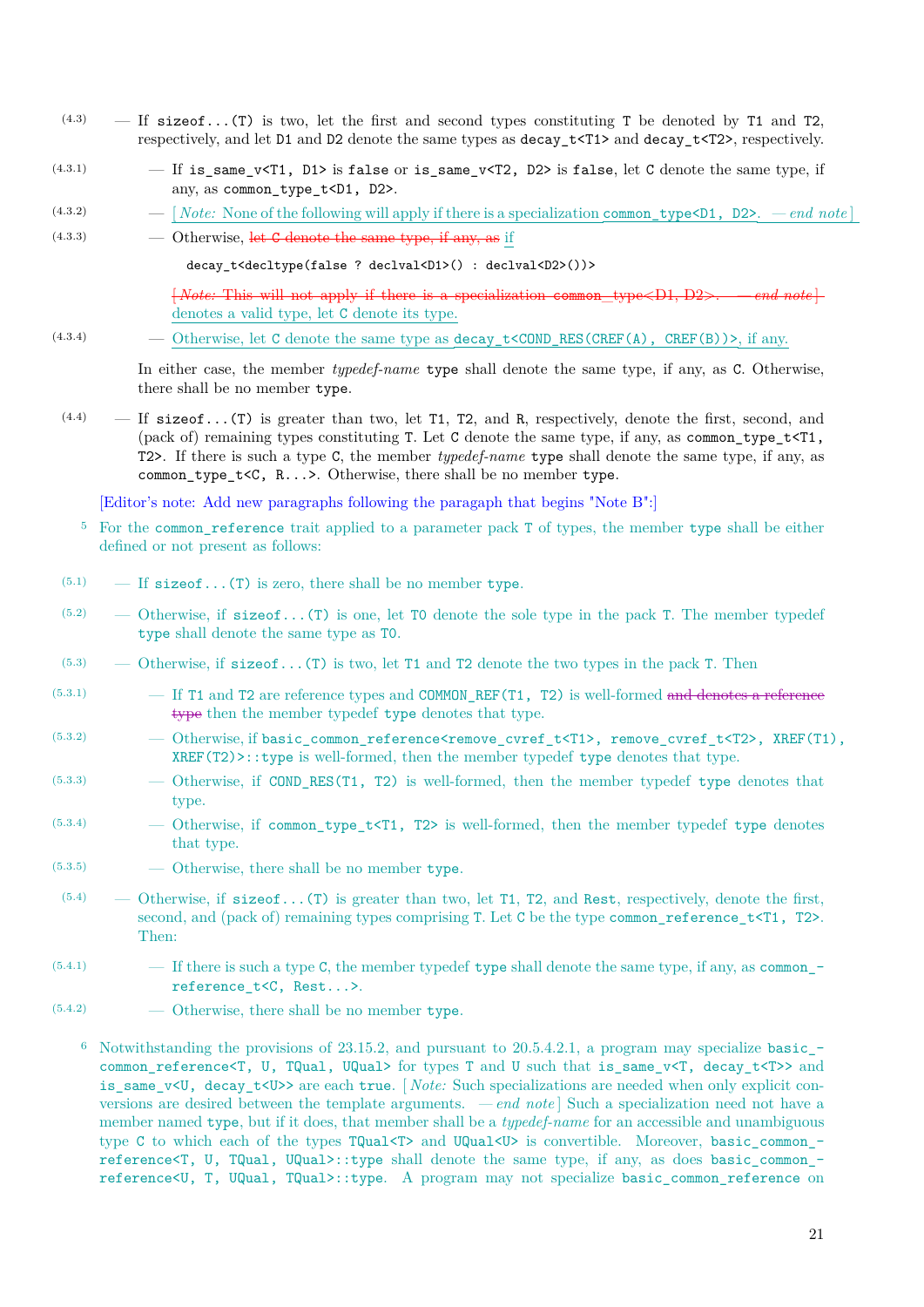<span id="page-23-3"></span>the third or fourth parameters, TQual or UQual. No diagnostic is required for a violation of these rules.

# <span id="page-23-0"></span>**29 Numerics library [numerics]**

## <span id="page-23-1"></span>**29.6 Random number generation [78]** [rand]

[Editor's note: Relocate "Header /tcode<random> synopsis" [rand.synopsis] before 29.6.1 "Requirements" [rand.req]]

## **29.6.1 Header <random> synopsis [rand.synopsis]**

[Editor's note: Modify the **standom** synopsis as follows:]

```
#include <initializer_list>
```
namespace std { // [29.6.1.1,](#page-23-2) concept UniformRandomBitGenerator template <class G> concept UniformRandomNumberBitGenerator = *see below* ;

*//* 29.6.3.1, class template linear\_congruential\_engine template<class UIntType, UIntType a, UIntType c, UIntType m> class linear\_congruential\_engine;

[...]

### <span id="page-23-2"></span>**29.6.1.1 Uniform random bit generator requirements [rand.req.urng]**

[Editor's note: Add new paragraphs after the existing content:]

```
template <class G>
concept UniformRandomNumberBitGenerator =
  Invocable<G&> && UnsignedIntegral<result_of_t<G&()>invoke_result_t<G&>> &&
  requires {
    \{G: min() \rightarrow \text{Same}<br>Same<result_of_t<G&()>>&&;
    G::min(); requires Same<decltype(G::min()), invoke_result_t<G&>>;
    \{-G::max() \} \rightarrow Same<result_of_t<G&()>>&&;
    G::max(); requires Same<decltype(G::max()), invoke_result_t<G&>>;
  };
```
<sup>4</sup> Let g be an object of type G. UniformRandomNumberBitGenerator<G> is satisfied only if

- (4.1)  $-\text{Both } G: \text{min}() \text{ and } G: \text{max}() \text{ are constant expressions } (8.6).$
- $(4.2)$  G::min() < G::max().
- $(4.3)$  G::min()  $\leq g$ ().
- $(4.4)$  g()  $\leq$  G::max().
- $(4.5)$   $g()$  has amortized constant complexity.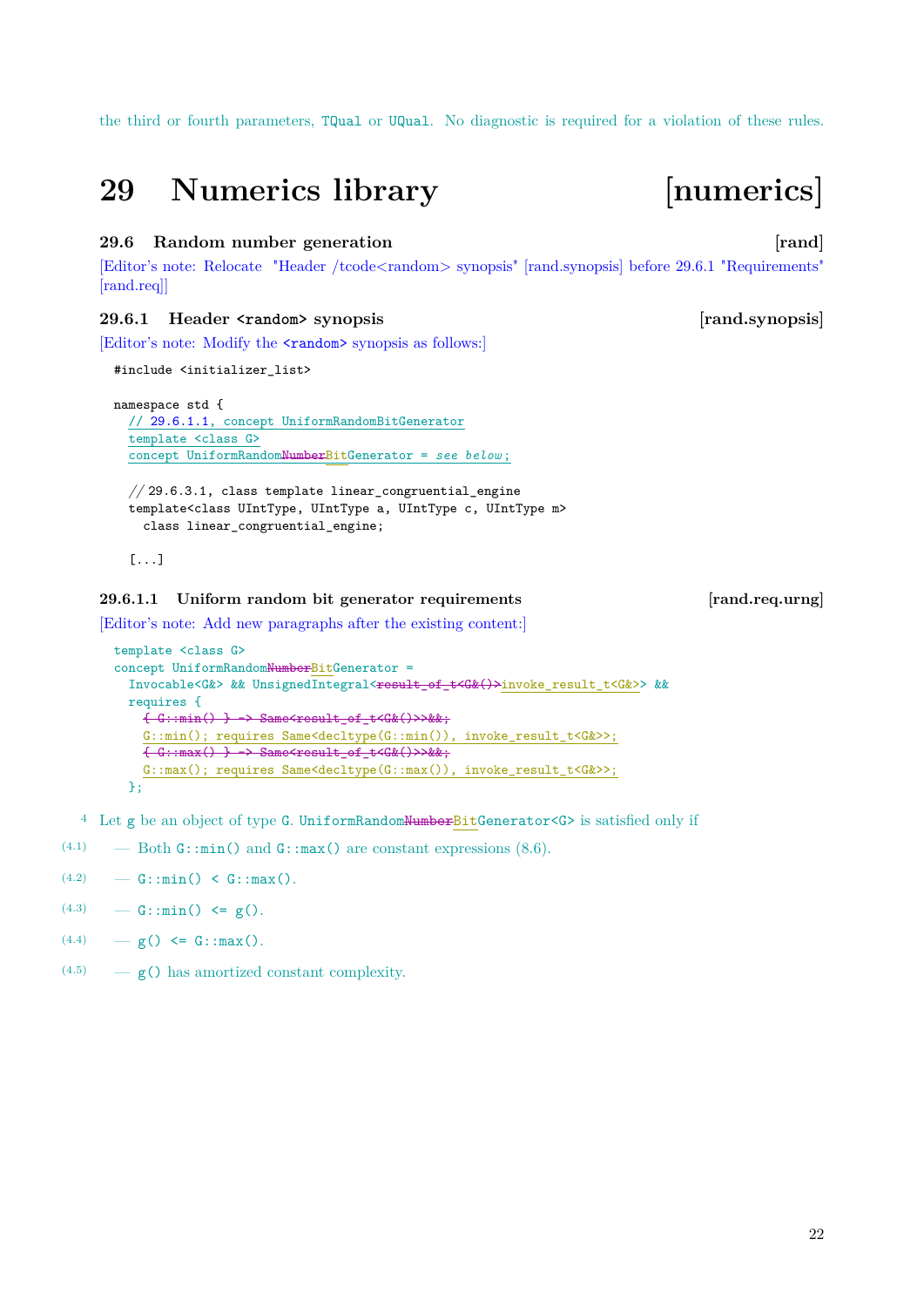# **Index**

<span id="page-24-0"></span>expression-equivalent, [3](#page-4-6)

namespace, [5](#page-6-4)

requirements, [4](#page-5-2) uniform random bit generator,  $22\,$  $22\,$ 

swappable, [12](#page-13-1) swappable with,  $12$ 

uniform random bit generator requirements, [22](#page-23-3)